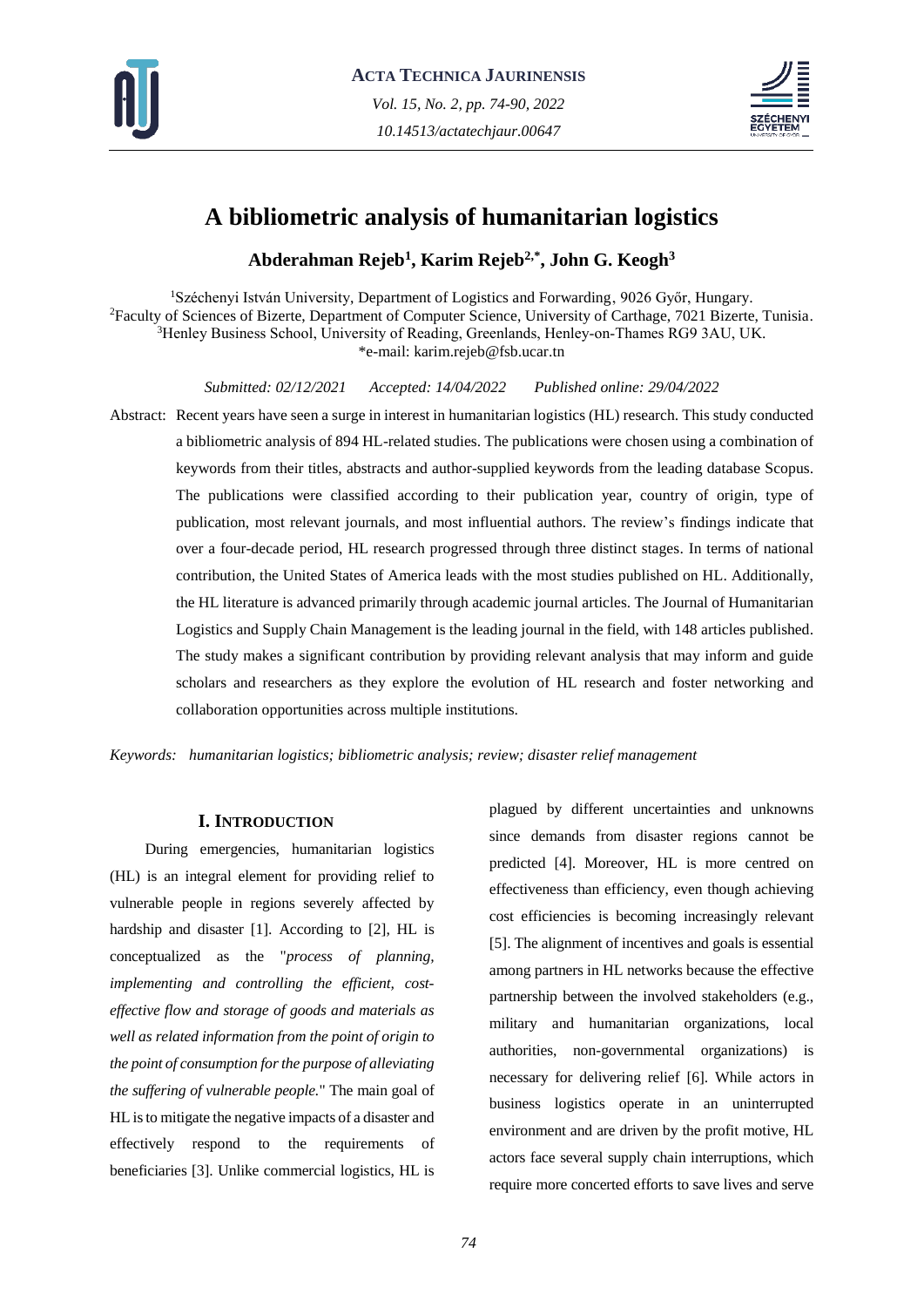vulnerable victims in dire conditions. Therefore, there is a need to effectively manage the multiple distinctive features of HL, including the uncertainty of demand in terms of time, location, type, and size; the unexpectedly high demand volumes of a wide variety of supplies in very short lead times; the high stakes related to the timeliness of deliveries; and the shortage of financial, technological, human, and infrastructure resources [7]–[9].

Recently, HL has attracted significant attention from scholars [10]–[13]. However, a few studies have examined the intellectual structure of this field using bibliometrics. For example, [14] conducts a bibliometric analysis of the humanitarian supply chain using 1152 documents extracted from the Web of Science (WOS) database. The author concludes that HL logistics is a relatively new field and calls for expanding the findings of his study using other renowned databases such as Business Source Premier, Science Direct and Scopus. Similarly, [15] conduct a bibliometric analysis of HL-related studies using citation and co-citation articles in this field. While the authors seek to offer valuable information regarding the knowledge network among the article published in this area, several filters were applied during the literature selection, such as document type and year of publication. [16] carries out a systematic literature review and bibliometric analysis to understand the evolution of scholarly works published in the field of the humanitarian supply chain between 2009 and 2015. The key indicators analyzed by the author are the trends in humanitarian supply chain publications, number of influential papers, top productive authors, top productive institutions, most frequent keywords and citation measures. In another study, [17] perform a bibliometric mapping analysis using many scientific databases except Scopus and excluding non-peerreviewed literature such as conference proceedings and book chapters. Lastly, [18] conduct a mapping of humanitarian operations literature using bibliometric

methods to provide major research topics and clusters covering this research field. Summarizing, the research gaps we revealed from these past studies were the following:

- Lack of studies using the Scopus database as an alternative source of citations to conduct a bibliometric analysis of HL
- Lack of bibliometric analyses considering all sources of literature, both peer-reviewed and non-peer-reviewed literature
- The need to update the HL field on what bibliometric data can be gathered in this research area to confirm or extend the findings of the previous studies and derive novel insights

Given the progress in the literature on HL and the topical richness of this field, this study examines and shows how research on HL has developed over time. Moreover, this study investigates the bibliometric profile of the literature pertaining to HL. The study adopts a bibliometric analysis using data from citations of articles, chapters, books, conference proceedings, and other materials available at the Scopus database to attain these objectives.

This research analyzes 894 documents on HL dating from 1978 to 2020, revealing how the number of publications on HL has evolved. The study considers all research published from 1978 onwards because the earliest research on HL in Scopus is carried out this year.

After the introduction, we present a brief overview of HL literature. Section 3 provides the research method used. Section 4 presents the results of the bibliometric analysis. Finally, Section 5 concludes the paper highlighting the study's limitations and the future directions and opportunities arising from this research.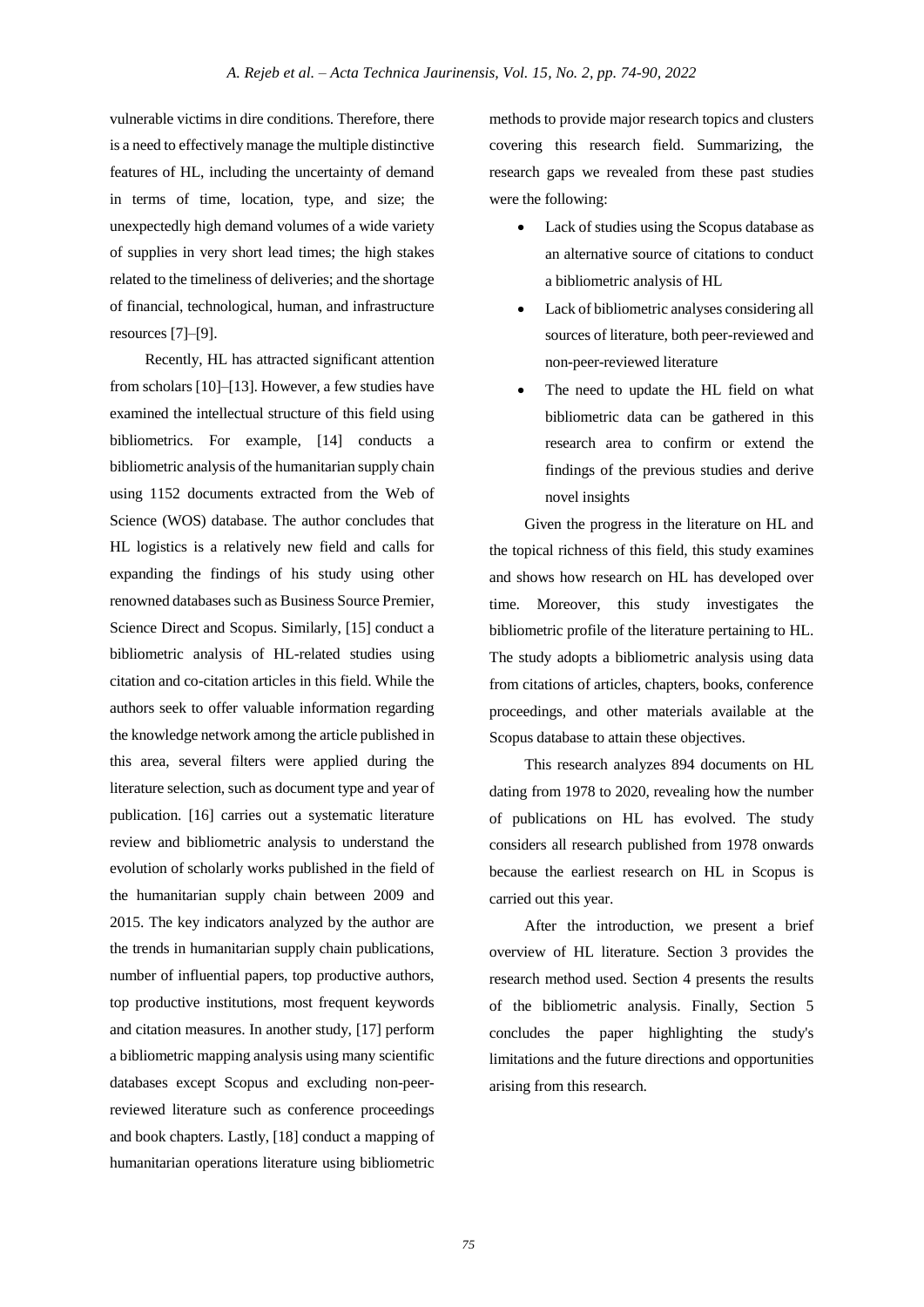# **II. LITERATURE REVIEW**

Over the last 20 years, the HL field has observed a lot of attention from scholars [19]. Several reasons explain the increasing focus on HL. For instance, HL is based on a combination of service and manufacturing to respond to emergencies at a given point in time [20]. Humanitarian emergencies are characterized by their unpredictable nature and uncertain demand patterns [21], thereby necessitating HL to optimize humanitarian aid and disaster relief efforts [22]. The main goal of HL is to alleviate the suffering of vulnerable people through planning, implementing and controlling the efficient and cost-effective flow of storage emergency supplies as well as related information from the point of origin to the point of consumption [23]. During a humanitarian crisis, several actors may be involved in HL and relief planning, such as citizens, governments, and nongovernmental organizations (NGOs) [24]. The role of citizens is to ensure more preparedness for disasters to reduce property damage and save lives [25]. Preparedness is manifested in actions taken in advance of an emergency to build operational capabilities and facilitate effective responses when an emergency occurs [26]. The contribution made by citizens or communities can be a valuable source of economic support that can be harnessed to help victims suffering from a humanitarian disaster [12]. The efforts of citizens in HL cannot be undermined because they take a participatory approach in disaster relief operations and assume the role of first responders during a disaster with or without invitation [27]. [27] argue that local citizens are wellpositioned to provide operational support to streamline emergency supplies flow to beneficiaries from local distribution points, working alongside volunteer organizations and official agencies.

The government is also one of the key players in HL. The intervention of government in HL can impact the utility and performance of aid agencies because of its power and authority [28]. To reduce HL complexity and uncertainty, the government can play an influential role in humanitarian spaces by allocating the necessary funds to the relief operations and utilizing their services for capacity building and rehabilitation [29]. In their study, [30] note that the government is the second most crucial stakeholder in HL after the beneficiaries because it mobilizes the funds required, supports the military and paramilitary forces, delivers necessary infrastructure to humanitarian organizations, and facilitates relief missions. For example, in India, the government has made considerable efforts to control situations once disasters have occurred by managing humanitarian supplies, initiating rehabilitation plans for the disaster-affected regions [31], and minimizing the impact of natural disasters [29]. In China, the government has been involved in several disaster relief activities following the SARS infectious disease crisis. [32] posits that the government's role at that time was to speed up the transmission of disaster information. In the USA, the government provided assistance and aids to several nations hit by humanitarian catastrophes such as Haiti [33]. Therefore, governments can alleviate the suffering caused by disasters [34] as they are responsible for invoking protocols and reducing or mitigating the probability of disasters [35].

Several NGOs have dedicated technical support and developed human resources for HL response [36]. According to several studies (e.g. [37]), NGOs serve as vehicles for financial and health assistance for disaster-affected regions. In this context, [38] illustrate that some NGOs like the International Committee for the Red Cross have developed policies to support their field teams in providing care for patients inflicted by a disaster and not expected to survive. In some instances, NGOs have better access to global resources. They can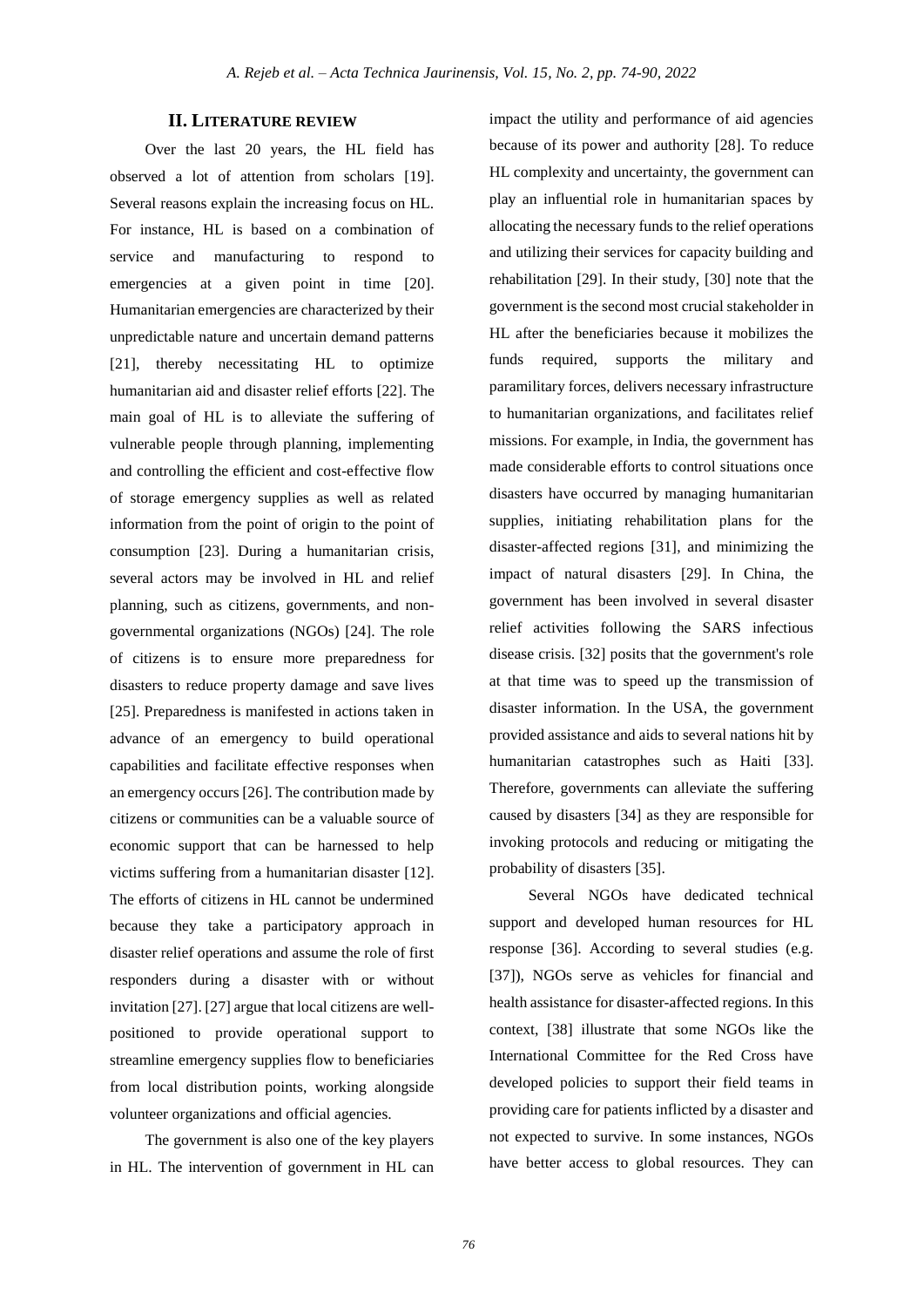employ their connections to represent vulnerable communities' issues internationally, thereby improving the effectiveness of HL operations [39]. By working together, NGOs can manage disasters more efficiently, facilitate knowledge and resource sharing, and reduce the costs of HL operations [28].

The stakeholders of HL have conflicting interests; however, they are working on minimizing the suffering of vulnerable people. Also, humanitarian actors attribute significant value to HL due to its importance for the effectiveness and speed of response for major humanitarian programs, such as food, water, health, shelter and sanitation [21]. HL is also concerned with allocating scarce resources to complex relief operations in the most efficient manner [40], while serving victims quickly and minimizing the suffering [41]. HL shares some commonalities with business logistics since the basic principle of managing the flow of goods, information, funds remain valid for HL [8]. As such, HL comprises a set of stakeholders who operate in environments featured by irregular and uncertain demand. HL is necessary throughout the different disaster management stages, including mitigation, preparedness, response, and rehabilitation [42]. According to [43], mitigation is any activity aiming to prevent the likelihood of a disaster and reduce its impact during and after the disaster. Through HL, it is possible to apply different measures to prevent a disaster or reduce its impacts in case one occurs. For instance, humanitarian organizations can carry out risk mapping, identify communities' vulnerabilities and capacities for responding to potential hazards based on the available data, and develop plans that address likely scenarios. In the disaster preparedness phase, HL focuses on developing organizational structures, organizing supply chain resources, draft plans, and support training to ensure efficient response if preparedness is called for. Investing in HL for disaster preparedness is crucial because

effective preparedness enables to save lives, prevent injuries, reduce property losses and minimizes disruptions [25]. Furthermore, the primary goals of HL in disaster response are to shorten lead times [44], coordinate relief efforts [45], and ensure fast delivery of emergency supplies. Studies anchored in the disaster rehabilitation stage emphasized HL's primitive position as a critical enabler for successful humanitarian interventions and disaster management [25]. HL actions protect against the devastating impacts that a disaster can cause on a country, safeguarding development goals and maintaining the disaster-affected nation [46]. Therefore, HL research is broad in scope, covering multiple stakeholders, diverse themes, and topics that have differing dynamics. It is an emerging field informed by various disciplines and still lacks a holistic assessment and general overview of HL research's status quo. The upcoming sections discuss the research method used and the results obtained from the analysis.

## **III. RESEARCH METHOD**

The term bibliometric was first used in 1969 in the Journal of Documentation [47]. Bibliometric is a broad term that refers to the statistical analysis of publication metadata [48], and it is typically used to evaluate publications and citations that are related to a particular phenomenon. To gain a better understanding of how a scientific domain develops and grows, bibliometric analysis examines the scholarly output and productivity over time. The premise at the heart of bibliometric analysis is that citations are a valid indicator of the impact of publications or academics in a given field of study [49]. In comparison to conventional and systematic literature reviews, bibliometric analysis are objective and free of subjective biases introduced by the researchers as they choose publications [50]. Similarly, it assists in overcoming the inapplicability of traditional review methods for large-scale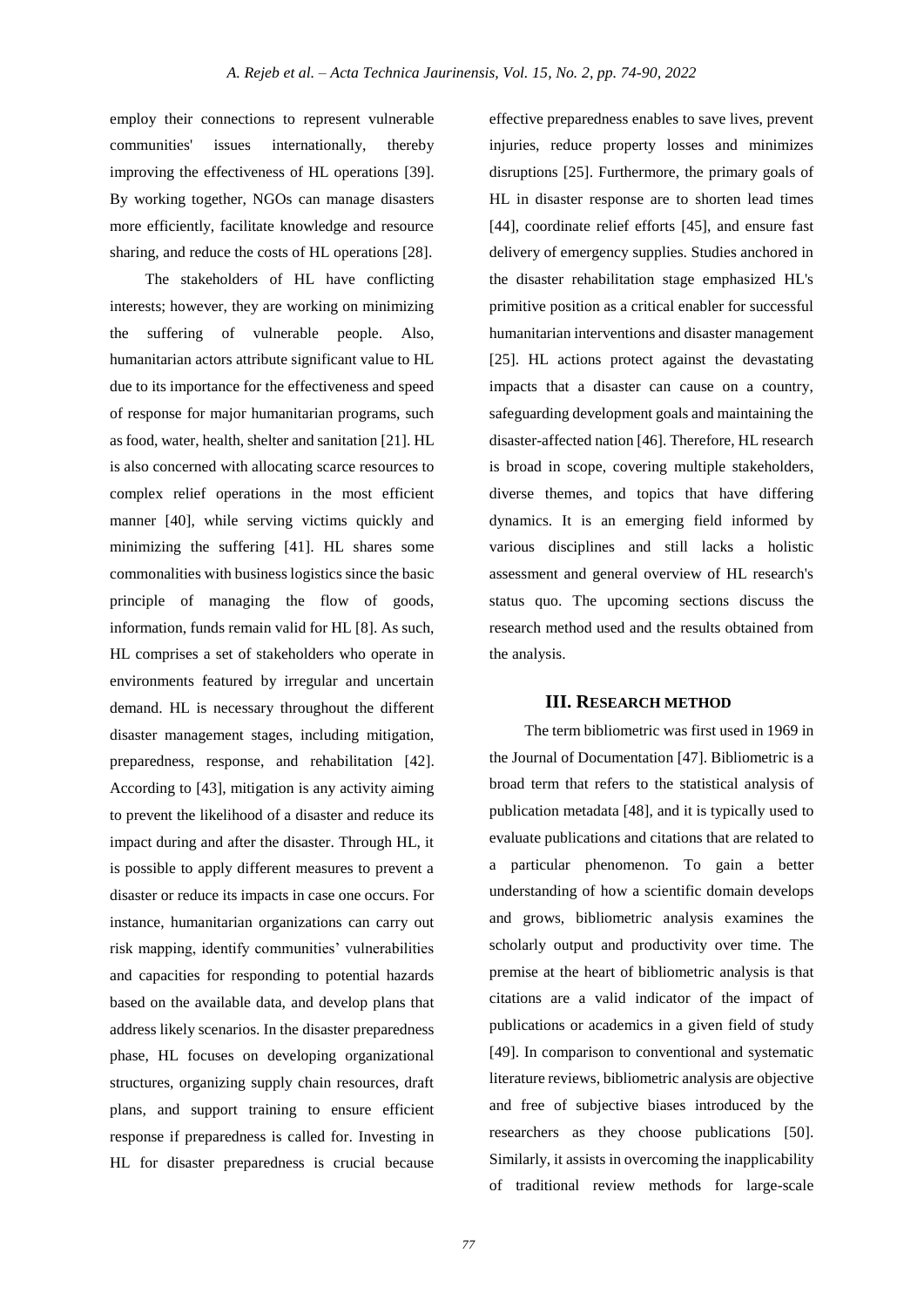literature studies. However, bibliometric analysis alone does not capture all of the complexities of scientific impact and research quality [51]. Bibliometric results should be interpreted with caution, as they are not a review of the literature, a qualitative examination of the content, or an assessment of how the knowledge contained in publications is applied in real practice. In conducting the current bibliometric analysis of HL research, this study analyzes the most productive authors, the most relevant journals, the most common type of publication, and the most active countries in the HL field.

Our bibliometric analysis consists of six steps: 1) define the topic under study, 2) select the database, 3) apply the search criteria, 4) retrieve bibliometric data, 5) codify the retrieved data, and lastly, 6) analyze results.

We first identified the database for collecting information based on research gaps found in the HL literature. The study considered Scopus as the adequate scientific database that best met the objectives of the review. Scopus seems to be the most relevant because it is the largest abstract and citation database covering over 20000 peer-reviewed journals, including those published by Elsevier, EmeraldInsight, Springer, Taylor and Francis and Inderscience [52]. The reason for choosing Scopus instead of alternatives such as the WOS is its comprehensive coverage and indexing of logistics and supply chain-related peer-reviewed articles [53]. Scopus is also more accurate than Google Scholar [54] because it maintains better control over the referred publications and the controlled indexing [55].

The first scientific publication on HL appeared in 1978, and this research explored publications up to 2020. Related to the indicators used, quantity refers to the number of documents published on HL. However, quality is reflected in the impact of publication and the number of citations that a publication receives. The final indicator serves to measure the relationships between the reviewed publications in the sample. For this study, we only considered the quality and quantity indicators since our goal was to reveal and measure how HL's scholarly interest has evolved in recent years. During the search for the literature, the following search query was used in Scopus:

TITLE-ABS-KEY ( "humanitarian logistic\*" OR "humanitarian supply chain\*" OR "humanitarian operation\*" OR "disaster relief\*" OR "humanitarian supply network\*" ) AND ( LIMIT-TO ( SUBJAREA,"BUSI" ) ) AND ( LIMIT-TO ( LANGUAGE,"English" ) )

The search keywords were used in the fields of title, abstract and keywords. Only English publications were retrieved, and the subject areas were limited to business and management. As a result, the search query returned 894 publications, which were retrieved for codification. We encoded the 894 publications using different variables: year of publication, country of publication, type of publication, leading journals, and most influential authors. Analyzing these bibliometric data enables us to observe the scholarly productivity in the field of HL. To conduct the analysis, the codification process took place in September 2020.

# **IV. RESULTS**

The scope of our analysis includes all English publications and countries involved in HL research. The study analyzed all documents published from 1978 to 2020. As there is no temporal restriction, the pool of analyzed literature is significant, given HL's incipient nature.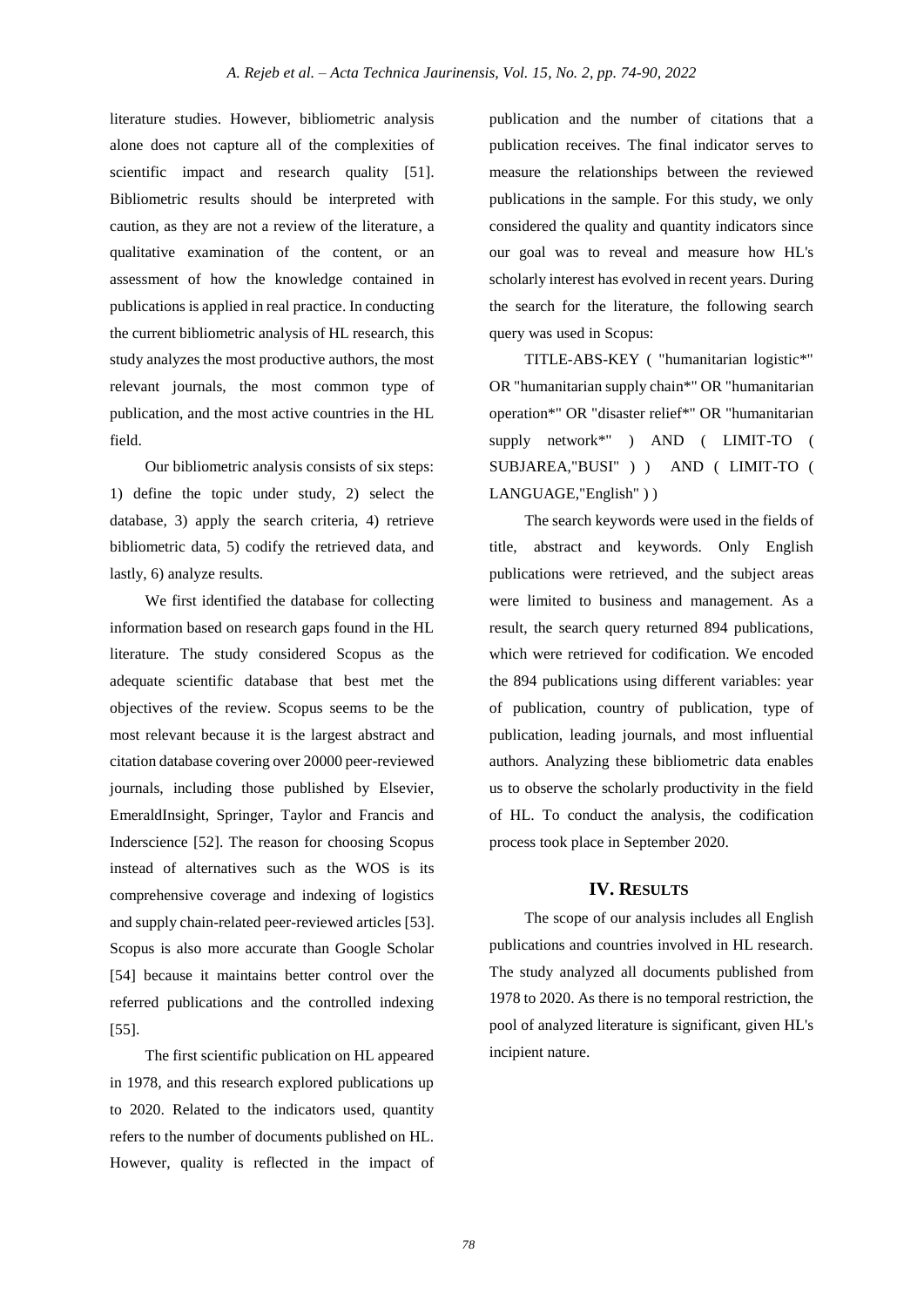

*Figure 1. The number of publications per year*

#### **1. Publications per year**

The topic of HL appears in academic research between 1978 and 2020. As can be seen in **Fig.1**, three phases marked the evolution of HL research. The first phase corresponds to the period 1978-2003, which forms the starting point of the HL research. From 2004 to 2013, HL research increased moderately.

However, during the final phase, 2014-2020, the number of HL publications grows considerably and consistently. This exponential increase in the total number of publications from 2014 may owe to the critical role of HL throughout all the stages of the disaster management cycle and its contributions to successful disaster relief missions.

# **2. The most productive countries in HL research**

**Table 1** presents the countries where researchers produce the most research output in the HL field. This bibliometric analysis considered different metrics that reflect both the quantity and quality of research output. These include the total number of publications, the number of citations received, the average citations per publication, and the h-index.

As can be observed from the table, the USA leads the race with the most quantity of publications, citations, and the highest h-index. During the period 1978-2020, researchers from the USA published 284 papers with 8011 total citations, 28.21 citations per publication, and an h-index of 47. Frequently, US researchers published their works in US journals (e.g., *Production and Operations Management*), enjoying greater access and opportunity than researchers in other nations. This suggests that the quality of publications should be improved, and further co-authorship cooperation should be promoted.

The next most productive countries are France and the United Kingdom, with 68 publications each. HL research has also gained traction in some developing countries. For example, according to the number of publications, India and China hold the fifth and sixth positions, respectively. At the same time, Iran and Turkey are ranked with 35 and 29 publications at the eleventh and fourteenth position, respectively. Even though developing countries have a considerable research output, their h-index is lower than developed countries on the list. This finding indicates that researchers should focus on the quantity and guarantee and ensure the high quality of HL research output. It is observed that Finland and The Netherlands have been remarkably involved in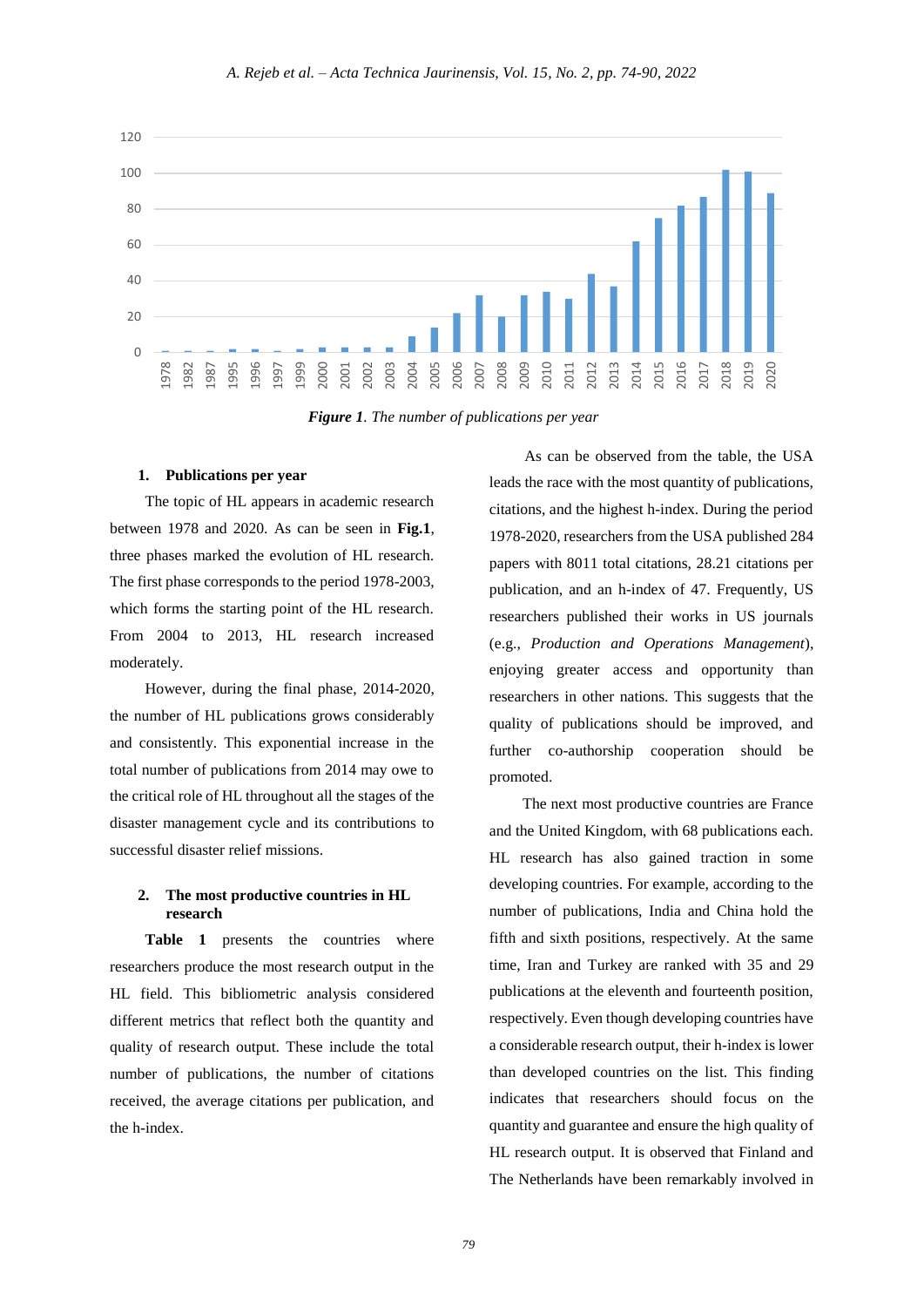|                | Country            | Number of<br>publications | Number of<br>citations | Average citations per<br>publication | h-index |
|----------------|--------------------|---------------------------|------------------------|--------------------------------------|---------|
| $\mathbf{1}$   | <b>USA</b>         | 284                       | 8011                   | 28.21                                | 47      |
| $\mathfrak{2}$ | France             | 68                        | 3039                   | 44.69                                | 25      |
| $\mathfrak{Z}$ | United<br>Kingdom  | 68                        | 2147                   | 31.57                                | 25      |
| $\overline{4}$ | Australia          | 64                        | 1647                   | 25.73                                | 19      |
| 5              | India              | 60                        | 639                    | 10.65                                | 12      |
| 6              | China              | 55                        | 551                    | 10.02                                | 13      |
| 7              | Finland            | 49                        | 1723                   | 35.16                                | 18      |
| 8              | Canada             | 39                        | 768                    | 19.69                                | 15      |
| 9              | Germany            | 38                        | 878                    | 23.11                                | 16      |
| 10             | The<br>Netherlands | 37                        | 1105                   | 29.86                                | 16      |
| 11             | Iran               | 35                        | 809                    | 23.11                                | 10      |
| 12             | Sweden             | 29                        | 497                    | 17.14                                | 16      |
| 13             | Turkey             | 29                        | 807                    | 27.83                                | 13      |
| 14             | Italy              | 24                        | 265                    | 11.04                                | 10      |
| 15             | Ireland            | 21                        | 446                    | 21.24                                | 10      |

*Top 15 most productive countries in HL research*

HL research, especially in terms of the average citations per publication. Although these two countries produced fewer papers than some countries on the list, the overall quality of research is very high since Finland and the Netherlands receive higher average citations per publication than many publications from other countries.

# **3. Publications per type**

**Table 2** depicts the distribution of HL research according to the type of publications. The sample of records comprises 678 journal articles, 89 conference papers, 54 book chapters, and 43 reviews. This finding suggests that journal articles are the most important source of knowledge dissemination in the HL literature, and they are vital carriers of research results. Through journal articles, researchers would observe the flows of knowledge

in the HL field and acquire more validated knowledge.

Surprisingly, the total number of conference papers is meager compared to the total number of journal articles.

This is somewhat contradicting since HL is an emerging field, and conference papers are often dedicated to reflecting the emerging topics and themes, while journal articles take a longer time to publish [56].

It is also more likely that some conference papers are reworked and submitted as journal articles.

#### **4. Most relevant journals**

This review identifies 678 articles published in various academic journals. **Table 3** lists all journals publishing at least ten articles. *The International*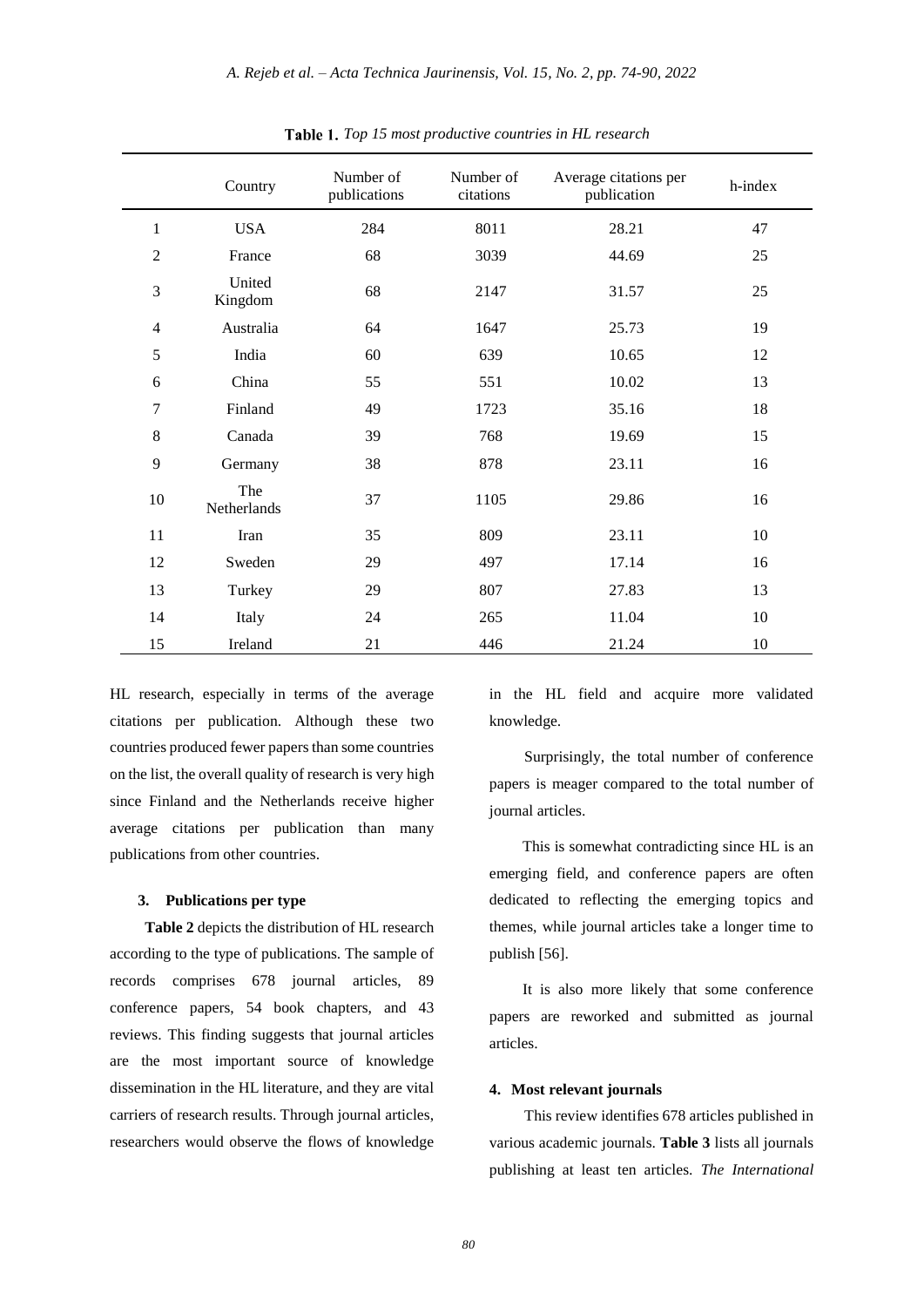| Rank           | Type of publication | Total number of publications |
|----------------|---------------------|------------------------------|
| 1              | Article             | 678                          |
| $\overline{2}$ | Conference Paper    | 89                           |
| 3              | <b>Book Chapter</b> | 54                           |
| $\overline{4}$ | Review              | 43                           |
| 5              | Editorial           | 8                            |
| 6              | <b>Short Survey</b> | 8                            |
| 7              | <b>Book</b>         | 7                            |
| 8              | Note                | 3                            |
| 9              | Conference Review   | 2                            |
| 10             | Erratum             | 1                            |
| 11             | Letter              |                              |

*Distribution of publications according to type*

*Journal of Humanitarian Logistics and Supply Chain Management* is the most influential outlet for HL contributions. Three academic journals are active devoting more space to HL related studies; *Production and Operations Management* with 48 articles, *Jane's Defence Weekly* with 46 articles, and *Socio-Economic Planning Sciences* with 37 articles. Overall, **Table 3** shows the dominance of *The International Journal of Humanitarian Logistics and Supply Chain Management* and its significant influence and leading position in scientific output. The wide variety of journals in **Table 3** reinforces the fact that HL is a multidisciplinary field attracting scholars from operations management, supply chain management and logistics, production economics, and social sciences.

## **5. Most productive authors**

Finally, the review analyzes the influence of the most productive scholars in the HL field. **Table 4** shows that three authors are very active in HL research: van Wassenhove L.N, Tatham P., and Kovacs G. These authors published 33, 31, and 26 papers, respectively.

#### *Table 3. Most relevant journals*

| Journal                                                                              | Number of<br>publications |  |
|--------------------------------------------------------------------------------------|---------------------------|--|
| Journal of Humanitarian Logistics<br>and Supply Chain Management                     | 144                       |  |
| Production and Operations<br>Management                                              | 48                        |  |
| Jane's Defence Weekly                                                                | 46                        |  |
| Socio-Economic Planning Sciences                                                     | 37                        |  |
| <b>Transportation Research Part E:</b><br><b>Logistics and Transportation Review</b> | 28                        |  |
| International Journal of Production<br>Economics                                     | 23                        |  |
| International Journal of Production<br>Research                                      | 21                        |  |
| Journal of Operations Management                                                     | 17                        |  |
| International Journal of Physical<br>Distribution and Logistics Management           | 13                        |  |
| Journal of the Operational Research<br>Society                                       | 10                        |  |
| Lecture Notes in Business<br><b>Information Processing</b>                           | 10                        |  |
| Supply Chain Management                                                              | 10                        |  |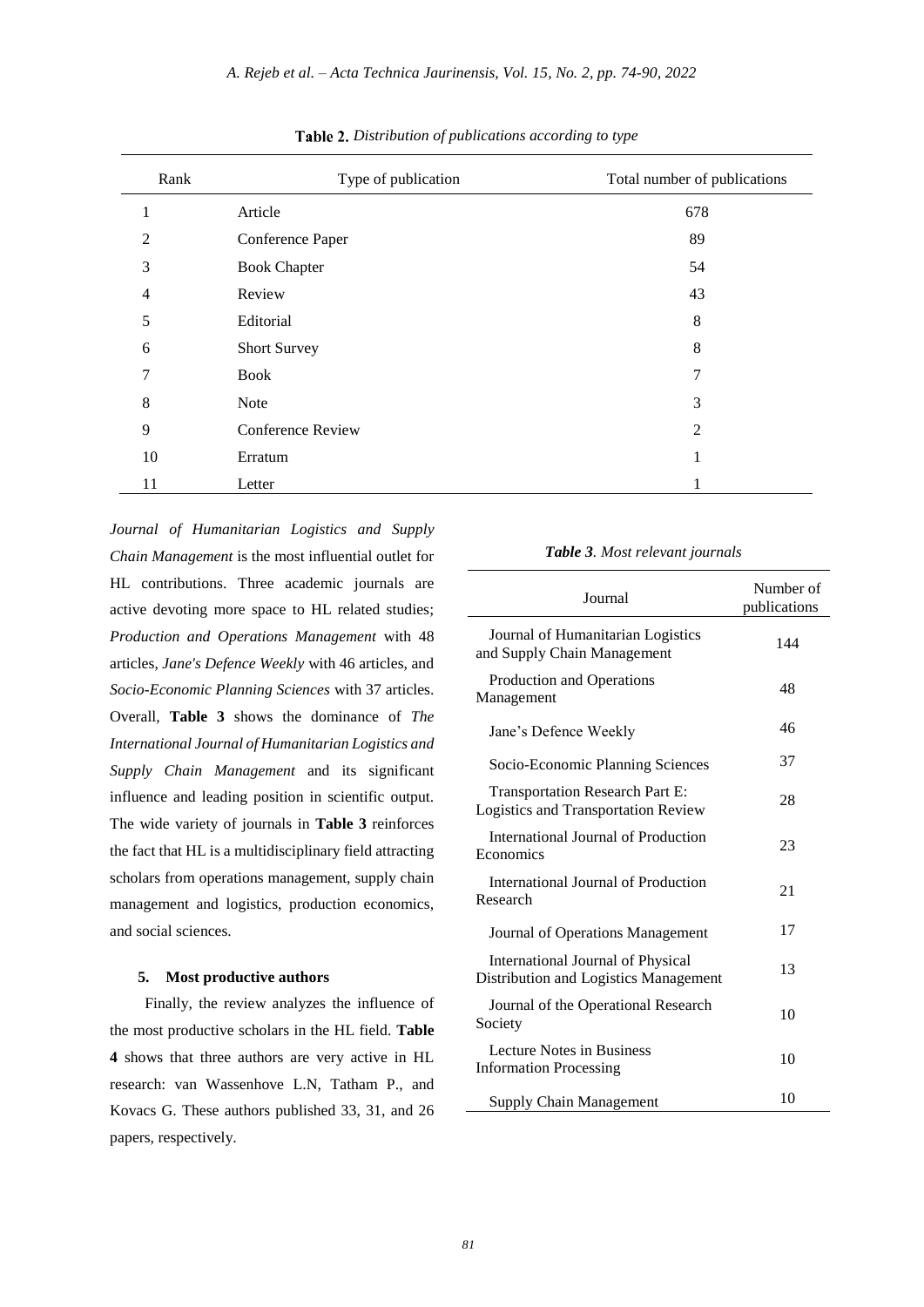| Name of author        | Number<br>of<br>publications | Number of citations | Average<br>citations per<br>publication | h-index        |
|-----------------------|------------------------------|---------------------|-----------------------------------------|----------------|
| van Wassenhove L.N.   | 33                           | 2288                | 69.33                                   | 18             |
| Tatham P.             | 31                           | 849                 | 27.39                                   | 15             |
| Kovacs G.             | 26                           | 1457                | 56.04                                   | 13             |
| Heaslip G.            | 14                           | 170                 | 12.14                                   | 5              |
| Dubey R.              | 11                           | 501                 | 45.55                                   | 9              |
| De Souza R.           | 10                           | 72                  | 7.20                                    | 4              |
| Pedraza-Martinez A.J. | 10                           | 408                 | 40.80                                   | 8              |
| Jahre M.              | 10                           | 312                 | 31.20                                   | 8              |
| Spens K.              | 10                           | 1070                | 107.00                                  | 6              |
| Lodree E.J.           | 9                            | 231                 | 25.67                                   | 6              |
| Kunz N.               | 9                            | 276                 | 30.67                                   | 7              |
| Apte A.               | 8                            | 254                 | 31.75                                   | 5              |
| Gunasekaran A.        | 8                            | 463                 | 57.88                                   | 8              |
| Besiou M.             | 8                            | 129                 | 16.13                                   | $\overline{4}$ |
| Hanaoka S.            | 8                            | 48                  | 6.00                                    | 5              |
| de Leeuw S.           | 8                            | 193                 | 24.13                                   | 6              |
| Pazirandeh A.         | 8                            | 132                 | 16.50                                   | 7              |

*Table 4. Most productive authors*

In terms of citation counts, van Wassenhove L.N stands out from the rest, receiving the highest number of citations, 2288. To a lesser extent, Kovacs G. is the second highly cited scholar with 1457 citations, and Spens K. is the third highly cited author with 1070 citations. Despite having more publications, Tatham P. holds the fourth position according to the number of citations received.

# **V. CONCLUSIONS AND FUTURE RESEARCH**

This bibliometric review reports scientific output evolution in the HL field from 1978-2020 and publications indexed in the Scopus database. The study confirms past research findings in that HL is still an emerging field with a multidisciplinary nature. This review provides a holistic overview of the research progress in the HL field using various bibliometric indicators.

Initially, the review analyzes the evolution of academic publications on HL, revealing three different phases throughout the 40 years of scholarly work in this field. Moreover, the review examines the national productivity, identifying the leading country with the largest number of publications in the USA. This may be explained by the high proportion of journals publishing on HL in the USA. Nonetheless, the high productivity of a country does not often mirror the high quality of research output. Most publications in the reviewed sample journal articles as this format enable authors to disseminate knowledge, promote research, and publish scientific outputs in prestigious academic journals. To inform researchers, this study identifies that the most relevant journal to stay current with HL research is *The International Journal of Humanitarian Logistics* and *Supply Chain Management* with 148 articles,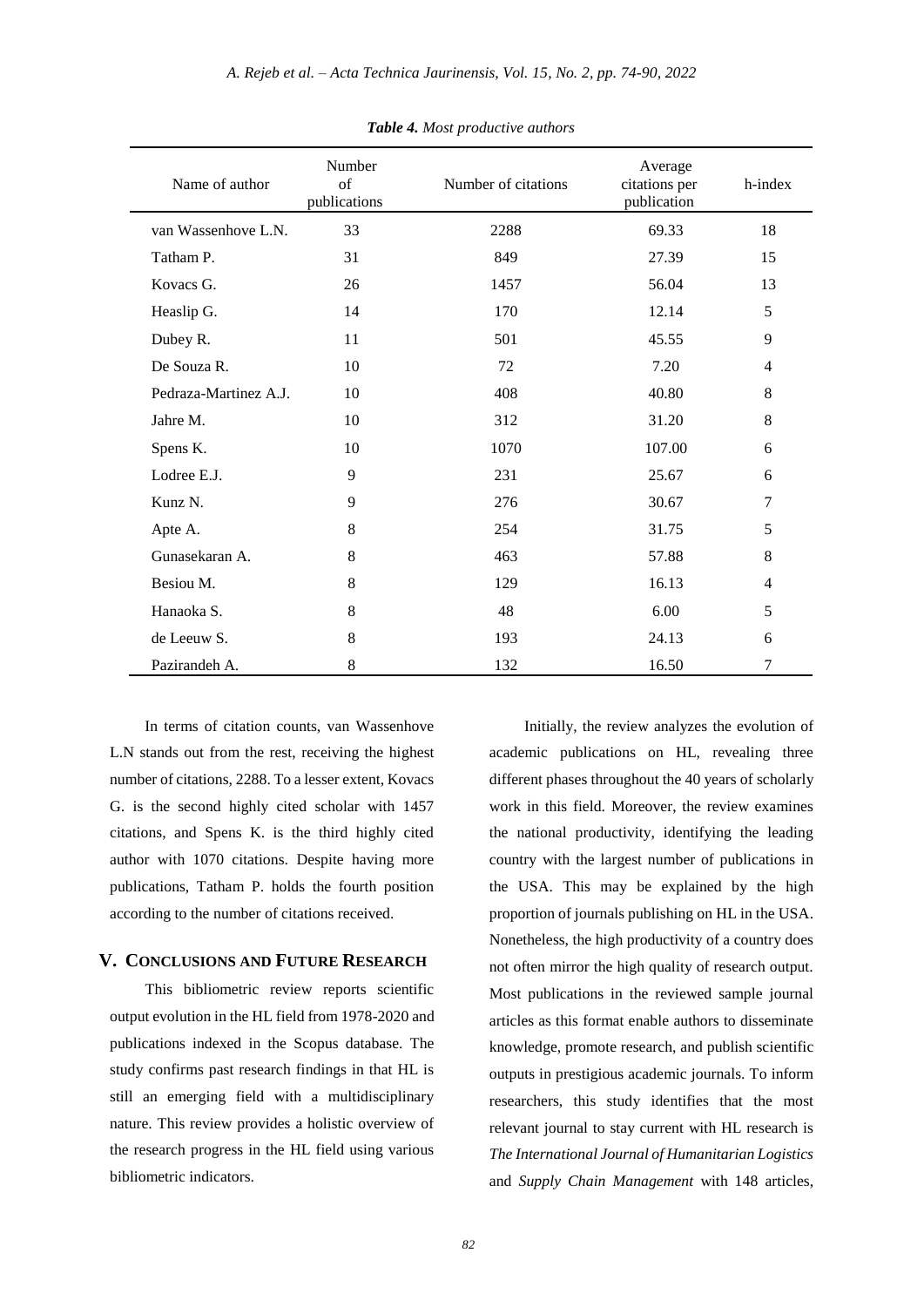*Production and Operations Management* with 48 articles, and *Jane's Defence Weekly* with 46 articles. The first journal's popularity is explained by its exclusive focus on HL research and the increasing number of submissions to the journal over recent years. The eminent scholars with the largest number of publications on HL are van Wassenhove L.N., Tatham P., and Kovacs G. Being aware of the influential authors in the HL field, researchers would be able to discover the seminal studies reshaping the development of HL research and to create more networking and co-authorship opportunities with authors from the HL field and beyond. The findings of the bibliometric analysis also suggest that HL research still has poor representation in business and management because top-tier supply chain management and logistics journals published few articles over a four-decade period, with only one journal dominating the annual publication output.

Given the critical role that modern technologies such as big data analytics [57], [58], blockchain [59], [60], drones [61], [62], and artificial intelligence [63], [64] play in enhancing not only cooperation and coordination among various HL stakeholders, but also humanitarian processes during disaster response, additional research on the intersection of these technologies and HL is highly recommended. For example, future research may look at how these technological advancements can improve all stages of the disaster management cycle, including preparedness, response, recovery, and mitigation. Additionally, future research may employ a multidisciplinary approach and incorporate well-established theories to assess the impact of emerging technologies on HL.

More precisely, examining how social media platforms such as Facebook, Instagram, and Twitter, plus additive manufacturing, big data analytics, drones, robotics, and artificial intelligence can be used in disaster response is an intriguing and nascent

area of research. Indeed, social media platforms have been successfully used at various stages of HL [65]. As an example, Twitter has been successfully used to improve early warning and response to disasters [66]. Facebook has also been used to forecast demand relief products during disaster relief efforts [67]. Potential research directions in this area include an examination of the key issues and benefits associated with the integration of data generated across multiple social media platforms in order to enhance HL activities and decision-making processes. Researchers could concentrate on the impact of big data analytics on HL, as this technology application has been demonstrated to be critical for achieving sustainable disaster management [68], collaborative performance and trust among various HL stakeholders (e.g., NGOs, military organizations) engaged in emergency relief activities [69].

Future research could also focus on the use of drones to map and survey disaster-stricken areas [61], particularly those that are landlocked. This technology is expected to improve disaster response times, aid supply distribution and enhance search and rescue operations.

Additionally, future research could examine how additive manufacturing could be used to rapidly produce critical relief supplies that can be used for shelter and to augment or repair vital infrastructures [70]. Clearly, the growing body of knowledge on additive manufacturing has demonstrated the ability to efficiently produce relief supplies, such as sanitation items and health-related equipment [71]. Additionally, scholars could investigate the value of robots to support disaster relief efforts [61].

With the exception of a few developing countries, developed countries are the most productive contributing to HL logistics. As a result, academic institutions from both developed and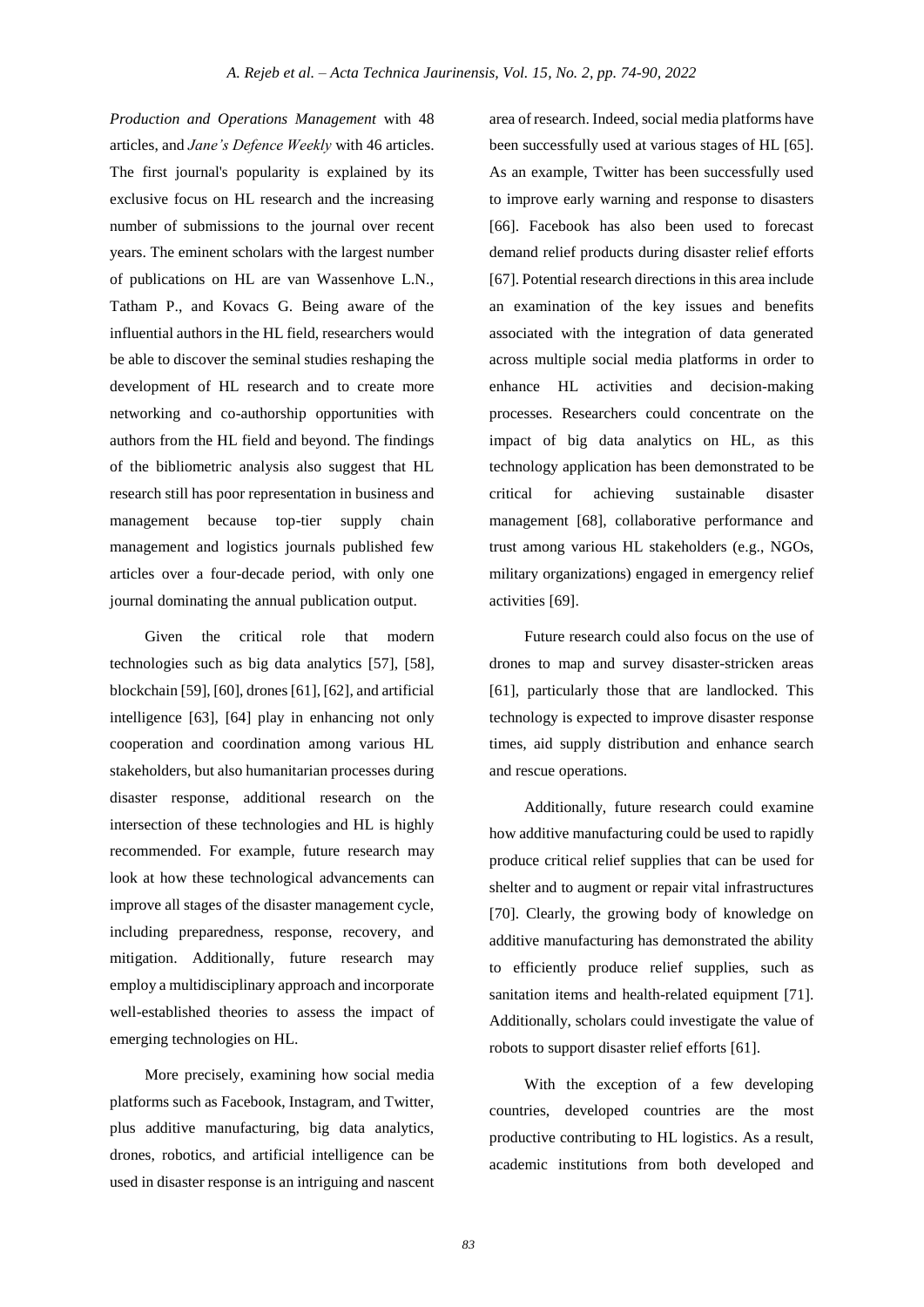developing countries should engage and collaborate to expand this knowledge field. Academic organizations located in disaster-prone areas have the advantage of being on the ground and will have a better understanding of the specific circumstances including the political and social environments and immediate relief needs. The difficulty of collecting empirical data in disaster areas has been identified as a major issue in evidence-based research on HL [72]. More collaborative partnerships with local aid organizations and academic institutions are encouraged in future research efforts to address this challenge.

Despite its contributions, the present study has several limitations. The bibliometric indicators analyzed enable us to obtain a static picture of the HL literature within a particular research period (1978-2020). Furthermore, bibliographic citations need time to accumulate, making backward-looking more biased towards older publications. Therefore, future researchers may conduct co-citation analysis to examine the constant change and development of topics studied in HL. This review does not capture

# **REFERENCES**

- [1] S. P. Goffnett, O. Keith Helferich, and E. Buschlen, "Integrating service-learning and humanitarian logistics education," *J. Humanit. Logist. Supply Chain Manag.*, vol. 3, no. 2, pp. 161–186, Jan. 2013, [https://doi.org/10.1108/JHLSCM-09-](https://doi.org/10.1108/JHLSCM-09-2012-0022) [2012-0022](https://doi.org/10.1108/JHLSCM-09-2012-0022)
- [2] R. M. Tomasini and L. N. V. Wassenhove, "From preparedness to partnerships: case study research on humanitarian logistics," *Int. Trans. Oper. Res.*, vol. 16, no. 5, pp. 549–559, 2009, [https://doi.org/10.1111/j.1475-](https://doi.org/10.1111/j.1475-3995.2009.00697.x) [3995.2009.00697.x](https://doi.org/10.1111/j.1475-3995.2009.00697.x)
- [3] A. Şahin, M. Alp Ertem, and E. Emür, "Using containers as storage facilities in humanitarian logistics," *J. Humanit. Logist. Supply Chain Manag.*, vol. 4, no.

all studies discussing HL because many publications on HL are available in non-indexed journals, which are not available in Scopus. As a result, researchers should consider other databases such as Google Scholar when replicating this bibliometric analysis. The comparison of the results from other databases with those of this review is another intriguing research opportunity.

# **AUTHOR CONTRIBUTIONS**

**A. Rejeb**: conceptualization, experiments, theoretical analysis.

**K. Rejeb**: finite element modelling, writing, review and editing.

**J.G. Keogh**: supervision, review and editing.

## **DISCLOSURE STATEMENT**

The authors declare that they have no known competing financial interests or personal relationships that could have appeared to influence the work reported in this paper.

> 2, pp. 286–307, Jan. 2014, [https://doi.org/10.1108/JHLSCM-08-](https://doi.org/10.1108/JHLSCM-08-2013-0029) [2013-0029](https://doi.org/10.1108/JHLSCM-08-2013-0029)

- [4] T. Ashinaka, M. Kubo, and A. Namatame, "A Decision-Support Tool for Humanitarian Logistics," in *Intelligent and Evolutionary Systems*, Cham, 2016, pp. 293–304. [https://doi.org/10.1007/978-3-319-](https://doi.org/10.1007/978-3-319-27000-5_24) [27000-5\\_24](https://doi.org/10.1007/978-3-319-27000-5_24)
- [5] B. Vitoriano, "Humanitarian Logistics," in *Handbook of Disaster Risk Reduction & Management*, 0 vols., WORLD SCIENTIFIC, 2016, pp. 745–772. [https://doi.org/10.1142/9789813207950\\_](https://doi.org/10.1142/9789813207950_0031) [0031](https://doi.org/10.1142/9789813207950_0031)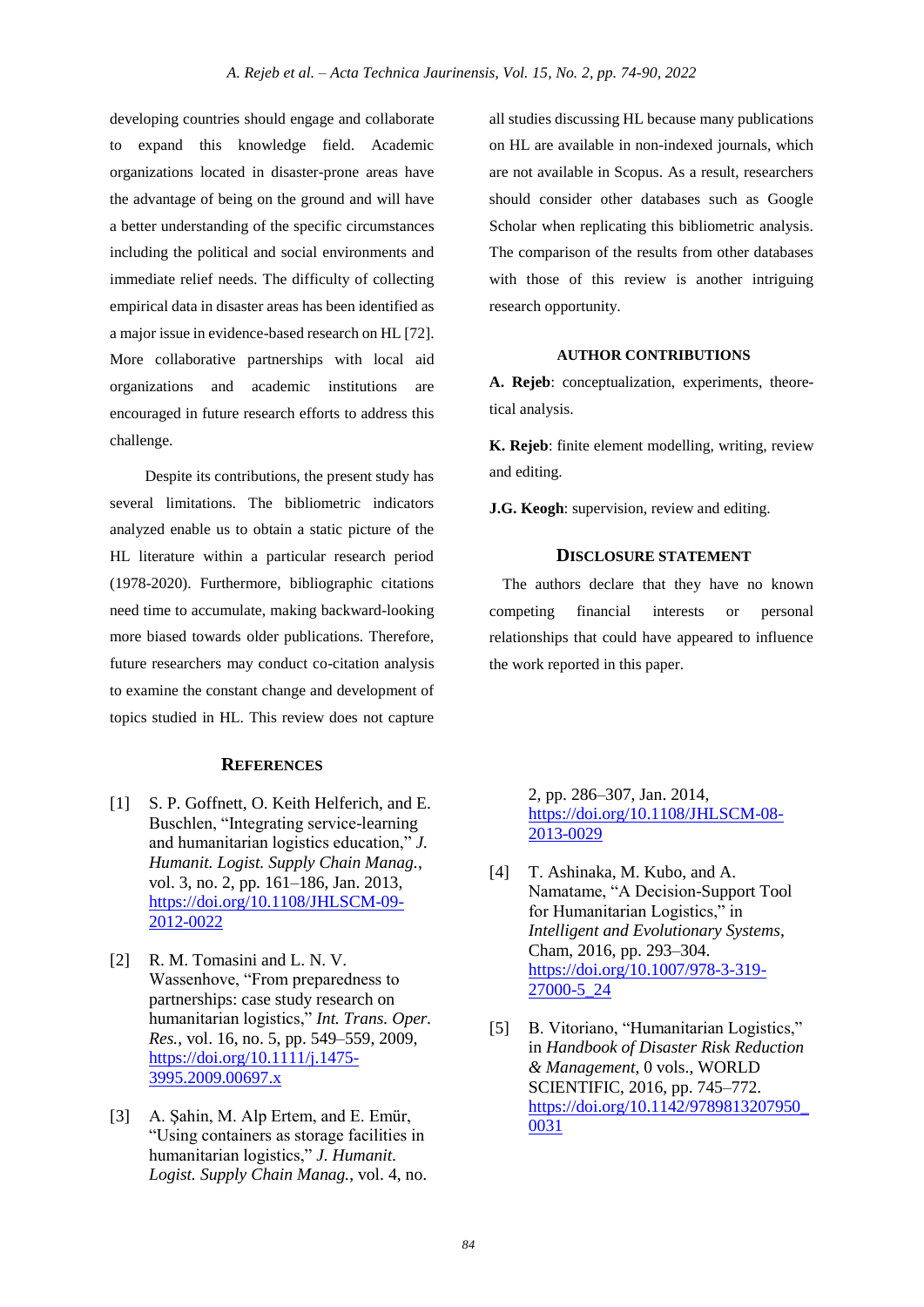- [6] A. Apte, *Humanitarian Logistics: A New Field of Research and Action*. Now Publishers Inc, 2010.
- [7] B. Balcik and B. M. Beamon, "Facility location in humanitarian relief," *Int. J. Logist. Res. Appl.*, vol. 11, no. 2, pp. 101–121, Apr. 2008, [https://doi.org/10.1080/13675560701561](https://doi.org/10.1080/13675560701561789) [789](https://doi.org/10.1080/13675560701561789)
- [8] G. Kovács and K. M. Spens, "Humanitarian logistics in disaster relief operations," *Int. J. Phys. Distrib. Logist. Manag.*, vol. 37, no. 2, pp. 99–114, Jan. 2007, [https://doi.org/10.1108/09600030710734](https://doi.org/10.1108/09600030710734820) [820](https://doi.org/10.1108/09600030710734820)
- [9] R. Oloruntoba and R. Gray, "Humanitarian aid: an agile supply chain?," *Supply Chain Manag. Int. J.*, vol. 11, no. 2, pp. 115–120, Jan. 2006, [https://doi.org/10.1108/13598540610652](https://doi.org/10.1108/13598540610652492) [492](https://doi.org/10.1108/13598540610652492)
- [10] M. Aghajani and S. A. Torabi, "A mixed procurement model for humanitarian relief chains," *J. Humanit. Logist. Supply Chain Manag.*, vol. 10, no. 1, pp. 45–74, Jan. 2019, [https://doi.org/10.1108/JHLSCM-10-](https://doi.org/10.1108/JHLSCM-10-2018-0067) [2018-0067](https://doi.org/10.1108/JHLSCM-10-2018-0067)
- [11] M. Ahmadi, A. Seifi, and B. Tootooni, "A humanitarian logistics model for disaster relief operation considering network failure and standard relief time: A case study on San Francisco district," *Transp. Res. Part E Logist. Transp. Rev.*, vol. 75, pp. 145–163, Mar. 2015, <https://doi.org/10.1016/j.tre.2015.01.008>
- [12] A. Behl and P. Dutta, "Social and financial aid for disaster relief operations using CSR and crowdfunding: Moderating effect of information quality," *Benchmarking Int. J.*, vol. 27, no. 2, pp. 732–759, Oct. 2019, [https://doi.org/10.1108/BIJ-08-2019-](https://doi.org/10.1108/BIJ-08-2019-0372) [0372](https://doi.org/10.1108/BIJ-08-2019-0372)
- [13] M. Sharifi-Sedeh, A. Ardalan, S.-A. Torabi, and D. Khorasani-Zavareh, "Factors behind the prepositioning of relief items in Iran: A qualitative study," *Injury*, vol. 51, no. 4, pp. 906–912, Apr. 2020, [https://doi.org/10.1016/j.injury.2020.02.0](https://doi.org/10.1016/j.injury.2020.02.08) [8](https://doi.org/10.1016/j.injury.2020.02.08)
- [14] S. Fosso Wamba, "Humanitarian supply chain: a bibliometric analysis and future research directions," *Ann. Oper. Res.*, Apr. 2020, [https://doi.org/10.1007/s10479-020-](https://doi.org/10.1007/s10479-020-03594-9) [03594-9](https://doi.org/10.1007/s10479-020-03594-9)
- [15] B. Zary, R. Bandeira, and V. Campos, "The Contribution of Scientific Productions at the Beginning of the Third Millennium  $(2001 – 2014)$  for Humanitarian Logistics: A Bibliometric Analysis," *Transp. Res. Procedia*, vol. C, no. 3, pp. 537–546, 2014, [https://doi.org/10.1016/j.trpro.2014.10.00](https://doi.org/10.1016/j.trpro.2014.10.002) [2](https://doi.org/10.1016/j.trpro.2014.10.002)
- [16] S. Bag, "Humanitarian supply chain management: a bibliometric analysis of the literature," *AIMS Int. J. Manag.*, vol. 10, no. 3, pp. 175–202, 2016.
- [17] P. Wanjantuk and R. Banomyong, "Bibliometric mapping of humanitarian logistics research," 2017.
- [18] R. M. S. Nunes and S. C. F. Pereira, "Mapping of Humanitarian Operations Literature: A Bibliometric Approach," in *Operations Management for Social Good*, Cham, 2020, pp. 351–360. [https://doi.org/10.1007/978-3-030-](https://doi.org/10.1007/978-3-030-23816-2_34) [23816-2\\_34](https://doi.org/10.1007/978-3-030-23816-2_34)
- [19] M. Lauras, J. Vargas, L. Dupont, and A. Charles, "A Location-Allocation Model for More Consistent Humanitarian Supply Chains," in *Information Systems for Crisis Response and Management in Mediterranean Countries*, Cham, 2014, pp. 1–12. [https://doi.org/10.1007/978-3-319-](https://doi.org/10.1007/978-3-319-11818-5_1) [11818-5\\_1](https://doi.org/10.1007/978-3-319-11818-5_1)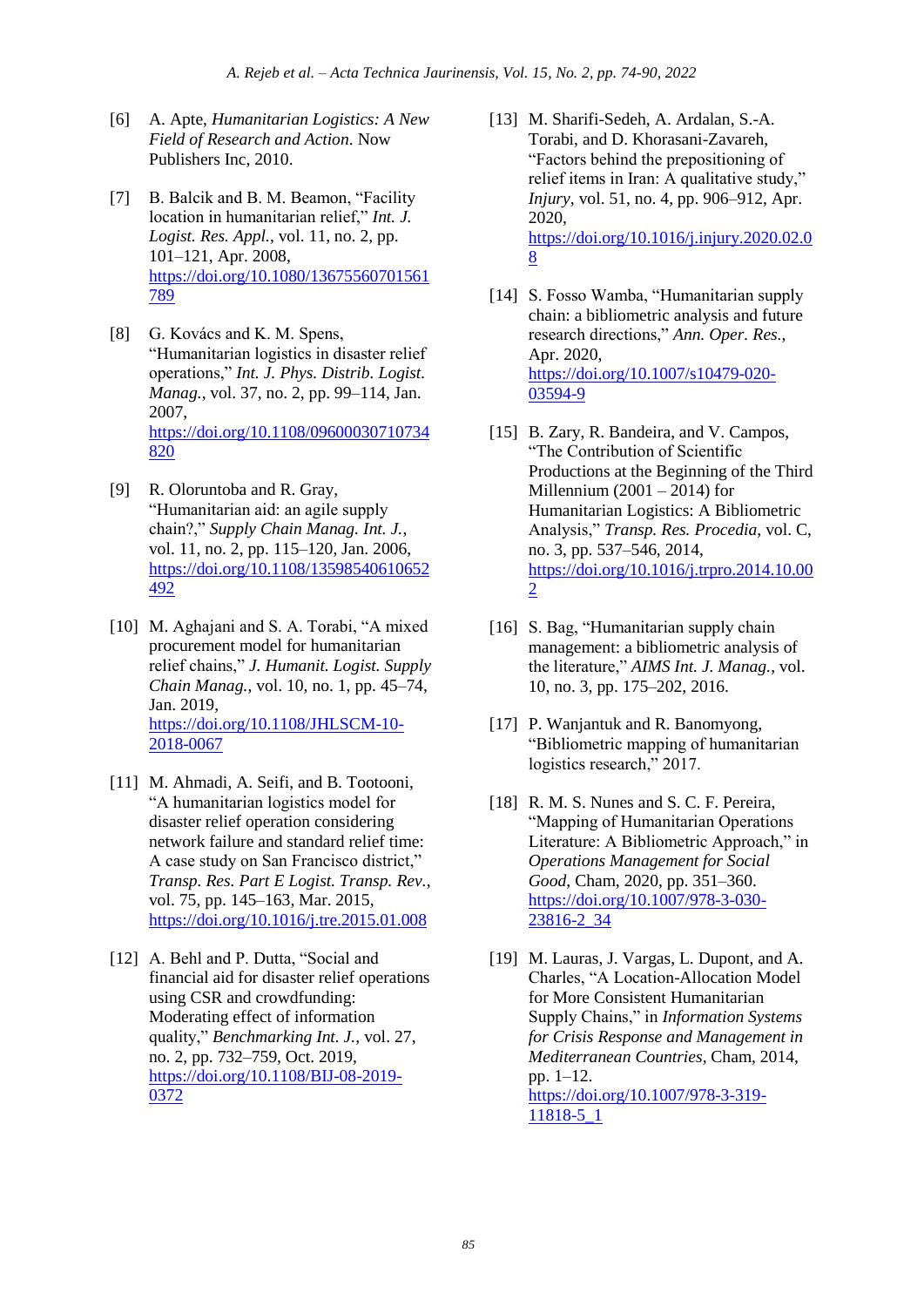- [20] J. Chandes and G. Paché, "Investigating humanitarian logistics issues: from operations management to strategic action," *J. Manuf. Technol. Manag.*, vol. 21, no. 3, pp. 320–340, Jan. 2010, [https://doi.org/10.1108/17410381011024](https://doi.org/10.1108/17410381011024313) [313](https://doi.org/10.1108/17410381011024313)
- [21] D. K. Yadav and A. Barve, "Analysis of critical success factors of humanitarian supply chain: an application of Interpretive Structural Modeling," *Int. J. Disaster Risk Reduct.*, vol. 12, pp. 213– 225, 2015, [https://doi.org/10.1016/j.ijdrr.2015.01.00](https://doi.org/10.1016/j.ijdrr.2015.01.008) [8](https://doi.org/10.1016/j.ijdrr.2015.01.008)
- [22] M. Morales and D. E. Sandlin, "Managing airborne relief during international disasters," *J. Humanit. Logist. Supply Chain Manag.*, vol. 5, no. 1, pp. 12–34, Jan. 2015, [https://doi.org/10.1108/JHLSCM-01-](https://doi.org/10.1108/JHLSCM-01-2014-0008) [2014-0008](https://doi.org/10.1108/JHLSCM-01-2014-0008)
- [23] A. S. Thomas and L. R. Kopczak, "From logistics to supply chain management: the path forward in the humanitarian sector.," *Fritz Inst.*, vol. 15, pp. 1–15, 2005.
- [24] S. Kimiagari and B. Montreuil, "Hybrid" modeling approach to market deployment planning: an application to a natural disaster relief supply business venture," *Int. J. Prod. Res.*, vol. 56, no. 4, pp. 1675–1707, Feb. 2018, [https://doi.org/10.1080/00207543.2017.1](https://doi.org/10.1080/00207543.2017.1359425) [359425](https://doi.org/10.1080/00207543.2017.1359425)
- [25] A. K. Bardhan and H. K. Dangi, "Drivers and Indicators of Performance in Relief Chain: An Empirical Study," *Glob. Bus. Rev.*, vol. 17, no. 1, pp. 88–104, Feb. 2016, [https://doi.org/10.1177/09721509156106](https://doi.org/10.1177/0972150915610693) [93](https://doi.org/10.1177/0972150915610693)
- [26] D. A. McEntire and A. Myers, "Preparing communities for disasters: issues and processes for government readiness," *Disaster Prev. Manag. Int. J.*, vol. 13, no. 2, pp. 140–152, Jan. 2004,

[https://doi.org/10.1108/09653560410534](https://doi.org/10.1108/09653560410534289) [289](https://doi.org/10.1108/09653560410534289)

- [27] S. Gunessee, N. Subramanian, S. Roscoe, and J. Ramanathan, "The social preferences of local citizens and spontaneous volunteerism during disaster relief operations," *Int. J. Prod. Res.*, vol. 56, no. 21, pp. 6793–6808, Nov. 2018, [https://doi.org/10.1080/00207543.2017.1](https://doi.org/10.1080/00207543.2017.1414330) [414330](https://doi.org/10.1080/00207543.2017.1414330)
- [28] S. Fathalikhani, A. Hafezalkotob, and R. Soltani, "Government intervention on cooperation, competition, and coopetition of humanitarian supply chains," *Socioecon. Plann. Sci.*, vol. 69, no. C, 2020, Accessed: Oct. 05, 2020. [Online]. Available: [https://econpapers.repec.org/article/eeeso](https://econpapers.repec.org/article/eeesoceps/v_3a69_3ay_3a2020_3ai_3ac_3as0038012118303288.htm) [ceps/v\\_3a69\\_3ay\\_3a2020\\_3ai\\_3ac\\_3as0](https://econpapers.repec.org/article/eeesoceps/v_3a69_3ay_3a2020_3ai_3ac_3as0038012118303288.htm) [038012118303288.htm](https://econpapers.repec.org/article/eeesoceps/v_3a69_3ay_3a2020_3ai_3ac_3as0038012118303288.htm)
- [29] R. N. Garge, H. Ha, and S. Khoo, "Disaster Risk Management and the Role of the Armed Forces: Critical Analysis of Reactive Disaster Management in India," in *Strategic Disaster Risk Management in Asia*, H. Ha, R. L. S. Fernando, and A. Mahmood, Eds. New Delhi: Springer India, 2015, pp. 49–67. [https://doi.org/10.1007/978-81-322-](https://doi.org/10.1007/978-81-322-2373-3_5) [2373-3\\_5](https://doi.org/10.1007/978-81-322-2373-3_5)
- [30] L. John and A. Ramesh, "Humanitarian supply chain management in India: a SAP‐LAP framework," *J. Adv. Manag. Res.*, vol. 9, no. 2, pp. 217–235, Jan. 2012, [https://doi.org/10.1108/09727981211271](https://doi.org/10.1108/09727981211271968) [968](https://doi.org/10.1108/09727981211271968)
- [31] E. Cohen, "Tourism and Land Grab in the Aftermath of the Indian Ocean Tsunami," *Scand. J. Hosp. Tour.*, vol. 11, no. 3, pp. 224–236, Oct. 2011, [https://doi.org/10.1080/15022250.2011.5](https://doi.org/10.1080/15022250.2011.593359) [93359](https://doi.org/10.1080/15022250.2011.593359)
- [32] G.-L. Luo, "A research and defects analysis of the disaster relief system of China," *J. Risk Res.*, vol. 17, no. 3, pp. 383–404, Mar. 2014,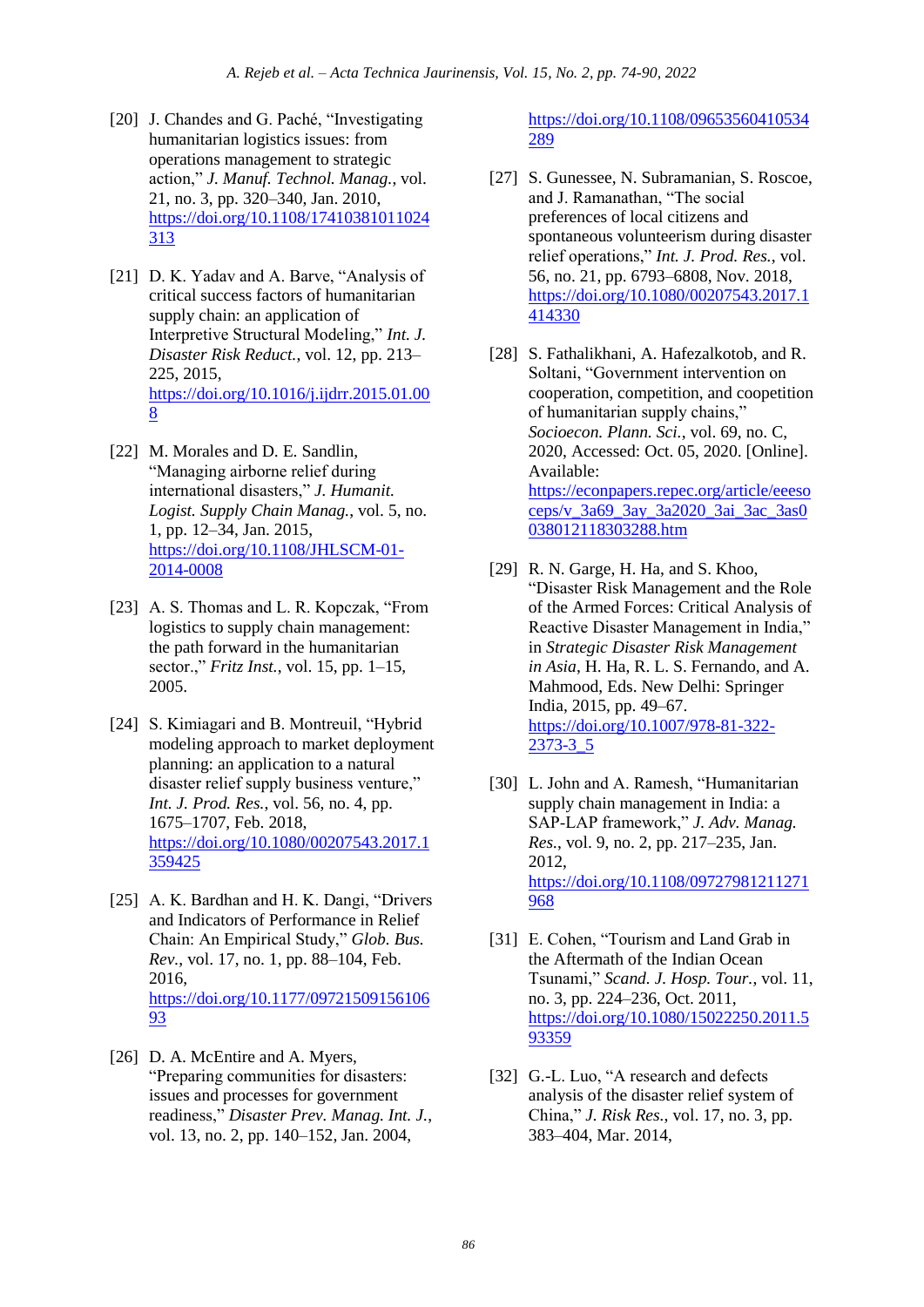[https://doi.org/10.1080/13669877.2013.8](https://doi.org/10.1080/13669877.2013.815651) [15651](https://doi.org/10.1080/13669877.2013.815651)

- [33] M. Sheller, "The islanding effect: postdisaster mobility systems and humanitarian logistics in Haiti," *Cult. Geogr.*, vol. 20, no. 2, pp. 185–204, Apr. 2013, [https://doi.org/10.1177/14744740124388](https://doi.org/10.1177/1474474012438828) [28](https://doi.org/10.1177/1474474012438828)
- [34] A. Cozzolino, "Humanitarian Logistics and Supply Chain Management," in *Humanitarian Logistics: Cross-Sector Cooperation in Disaster Relief Management*, A. Cozzolino, Ed. Berlin, Heidelberg: Springer, 2012, pp. 5–16. [https://doi.org/10.1007/978-3-642-](https://doi.org/10.1007/978-3-642-30186-5_2) [30186-5\\_2](https://doi.org/10.1007/978-3-642-30186-5_2)
- [35] R. Dubey and A. Gunasekaran, "The sustainable humanitarian supply chain design: agility, adaptability and alignment," *Int. J. Logist. Res. Appl.*, vol. 19, no. 1, pp. 62–82, Jan. 2016, [https://doi.org/10.1080/13675567.2015.1](https://doi.org/10.1080/13675567.2015.1015511) [015511](https://doi.org/10.1080/13675567.2015.1015511)
- [36] M. J. V. Rooyen, J. C. Strickler, R. Brennan, and P. G. Greenough, "Challenges of Humanitarian Health Response to Disasters and Crises," *Prehospital Disaster Med.*, vol. 22, no. 5, pp. 349–350, Oct. 2007, [https://doi.org/10.1017/S1049023X0000](https://doi.org/10.1017/S1049023X00005045) [5045](https://doi.org/10.1017/S1049023X00005045)
- [37] N. G. Campos and P. Farmer, "Partners: Discernment and Humanitarian Efforts in Settings of Violence," *J. Law. Med. Ethics*, vol. 31, no. 4, pp. 506–515, Dec. 2003, [https://doi.org/10.1111/j.1748-](https://doi.org/10.1111/j.1748-720X.2003.tb00118.x) [720X.2003.tb00118.x](https://doi.org/10.1111/j.1748-720X.2003.tb00118.x)
- [38] M. Hunt *et al.*, "Moral experiences of humanitarian health professionals caring for patients who are dying or likely to die in a humanitarian crisis," *J. Int. Humanit. Action*, vol. 3, no. 1, p. 12, Sep. 2018, [https://doi.org/10.1186/s41018-018-](https://doi.org/10.1186/s41018-018-0040-9) [0040-9](https://doi.org/10.1186/s41018-018-0040-9)
- [39] S. A. Adem, P. Childerhouse, T. Egbelakin, and B. Wang, "International and local NGO supply chain collaboration: An investigation of the Syrian refugee crises in Jordan," *J. Humanit. Logist. Supply Chain Manag.*, vol. 8, no. 3, pp. 295–322, Jan. 2018, [https://doi.org/10.1108/JHLSCM-05-](https://doi.org/10.1108/JHLSCM-05-2017-0020) [2017-0020](https://doi.org/10.1108/JHLSCM-05-2017-0020)
- [40] L. N. V. Wassenhove and A. J. P. Martinez, "Using OR to adapt supply chain management best practices to humanitarian logistics," *Int. Trans. Oper. Res.*, vol. 19, no. 1–2, pp. 307–322, 2012, [https://doi.org/10.1111/j.1475-](https://doi.org/10.1111/j.1475-3995.2010.00792.x) [3995.2010.00792.x](https://doi.org/10.1111/j.1475-3995.2010.00792.x)
- [41] M. F. N. Maghfiroh and S. Hanaoka, "Last mile distribution in humanitarian logistics under stochastic and dynamic consideration," in *2017 IEEE International Conference on Industrial Engineering and Engineering Management (IEEM)*, Dec. 2017, pp. 1411–1415. [https://doi.org/10.1109/IEEM.2017.8290](https://doi.org/10.1109/IEEM.2017.8290125) [125](https://doi.org/10.1109/IEEM.2017.8290125)
- [42] F. S. Lima, D. de Oliveira, M. B. Gonçalves, and M. M. A. Samed, "Humanitarian Logistics: a Clustering Methodology for Assisting Humanitarian Operations," *J. Technol. Manag. Innov.*, vol. 9, no. 2, pp. 86–97, 2014, Accessed: Oct. 05, 2020. [Online]. Available: [https://dialnet.unirioja.es/servlet/articulo?](https://dialnet.unirioja.es/servlet/articulo?codigo=4936455) [codigo=4936455](https://dialnet.unirioja.es/servlet/articulo?codigo=4936455)
- [43] J.-D. Hong and K.-Y. Jeong, "Goal programming and data envelopment analysis approach to disaster relief supply chain design," *Int. J. Logist. Syst. Manag.*, vol. 33, no. 3, pp. 291–321, Jan. 2019, [https://doi.org/10.1504/IJLSM.2019.101](https://doi.org/10.1504/IJLSM.2019.101158) [158](https://doi.org/10.1504/IJLSM.2019.101158)
- [44] R. D. Swanson and R. J. Smith, "A Path to a Public–Private Partnership: Commercial Logistics Concepts Applied to Disaster Response," *J. Bus. Logist.*,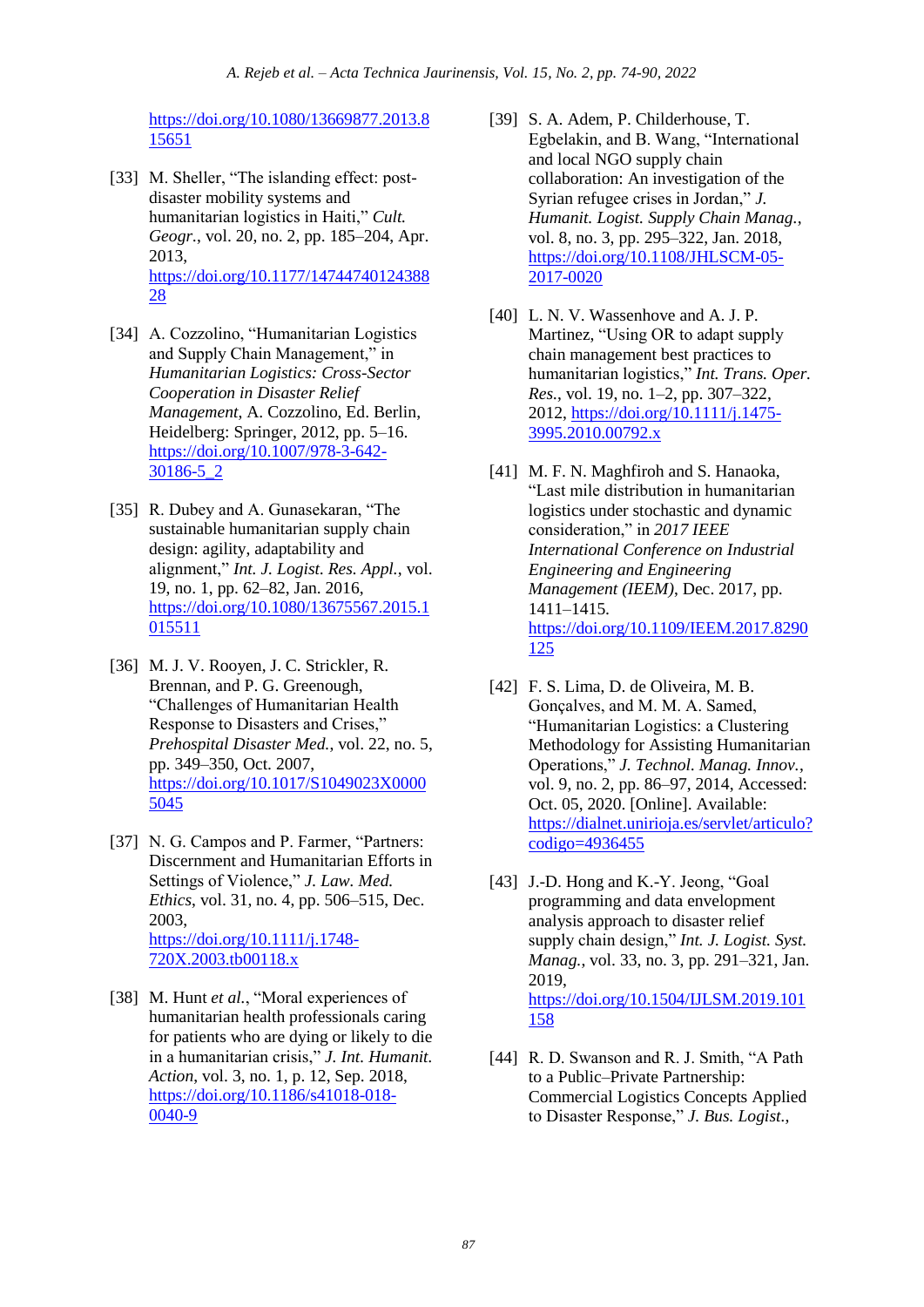vol. 34, no. 4, pp. 335–346, 2013, <https://doi.org/10.1111/jbl.12031>

- [45] A. M. Eikenberry, V. Arroyave, and T. Cooper, "Administrative Failure and the International NGO Response to Hurricane Katrina," *Public Adm. Rev.*, vol. 67, no. s1, pp. 160–170, 2007, [https://doi.org/10.1111/j.1540-](https://doi.org/10.1111/j.1540-6210.2007.00825.x) [6210.2007.00825.x](https://doi.org/10.1111/j.1540-6210.2007.00825.x)
- [46] K. H. Goldschmidt and S. Kumar, "Humanitarian operations and crisis/disaster management: A retrospective review of the literature and framework for development," *Int. J. Disaster Risk Reduct.*, vol. 20, pp. 1–13, Dec. 2016, [https://doi.org/10.1016/j.ijdrr.2016.10.00](https://doi.org/10.1016/j.ijdrr.2016.10.001) [1](https://doi.org/10.1016/j.ijdrr.2016.10.001)
- [47] A. Pritchard, "Statistical Bibliography or Bibliometrics," *J. Doc.*, vol. 25, no. 4, pp. 348–349, 1969.
- [48] R. N. Broadus, "Toward a definition of 'bibliometrics,'" *Scientometrics*, vol. 12, no. 5, pp. 373–379, Nov. 1987, <https://doi.org/10.1007/BF02016680>
- [49] H. Small, "Co-citation in the scientific literature: A new measure of the relationship between two documents," *J. Am. Soc. Inf. Sci.*, vol. 24, no. 4, pp. 265– 269, 1973, <https://doi.org/10.1002/asi.4630240406>
- [50] S. Raghuram, P. Tuertscher, and R. Garud, "Research Note—Mapping the Field of Virtual Work: A Cocitation Analysis," *Inf. Syst. Res.*, vol. 21, no. 4, pp. 983–999, Dec. 2010, <https://doi.org/10.1287/isre.1080.0227>
- [51] T. L. Milfont, K. Amirbagheri, E. Hermanns, and J. M. Merigó, "Celebrating Half a Century of Environment and Behavior: A Bibliometric Review," *Environ. Behav.*, vol. 51, no. 5, pp. 469–501, Jun. 2019, [https://doi.org/10.1177/00139165198431](https://doi.org/10.1177/0013916519843126) [26](https://doi.org/10.1177/0013916519843126)
- [52] H. Davarzani, B. Fahimnia, M. Bell, and J. Sarkis, "Greening ports and maritime logistics: A review," *Transp. Res. Part Transp. Environ.*, vol. C, no. 48, pp. 473–487, 2016, <https://doi.org/10.1016/j.trd.2015.07.007>
- [53] D. Chicksand, G. Watson, H. Walker, Z. Radnor, and R. Johnston, "Theoretical perspectives in purchasing and supply chain management: an analysis of the literature," *Supply Chain Manag. Int. J.*, vol. 17, no. 4, pp. 454–472, Jan. 2012, [https://doi.org/10.1108/13598541211246](https://doi.org/10.1108/13598541211246611) [611](https://doi.org/10.1108/13598541211246611)
- [54] S. H. Zyoud and D. Fuchs-Hanusch, "Estimates of Arab world research productivity associated with groundwater: a bibliometric analysis," *Appl. Water Sci.*, vol. 7, no. 3, pp. 1255– 1272, Jun. 2017, [https://doi.org/10.1007/s13201-016-](https://doi.org/10.1007/s13201-016-0520-2) [0520-2](https://doi.org/10.1007/s13201-016-0520-2)
- [55] B. Dinić and T. Jevremov, "Trends in research related to the Dark Triad: A bibliometric analysis," *Curr. Psychol.*, vol. 2019, pp. 1–10, Jan. 2019, [https://doi.org/10.1007/s12144-019-](https://doi.org/10.1007/s12144-019-00250-9) [00250-9](https://doi.org/10.1007/s12144-019-00250-9)
- [56] R. Vatananan-Thesenvitz, A.-A. Schaller, and R. Shannon, "A Bibliometric Review of the Knowledge Base for Innovation in Sustainable Development," *Sustainability*, vol. 11, no. 20, Art. no. 20, Jan. 2019, <https://doi.org/10.3390/su11205783>
- [57] N. P. Nagendra, G. Narayanamurthy, and R. Moser, "Management of humanitarian relief operations using satellite big data analytics: the case of Kerala floods," *Ann. Oper. Res.*, Apr. 2020, [https://doi.org/10.1007/s10479-020-](https://doi.org/10.1007/s10479-020-03593-w) [03593-w](https://doi.org/10.1007/s10479-020-03593-w)
- [58] P. Sharma and A. Joshi, "Challenges of using big data for humanitarian relief: lessons from the literature," *J. Humanit. Logist. Supply Chain Manag.*, vol. 10, no. 4, pp. 423–446, Jan. 2019,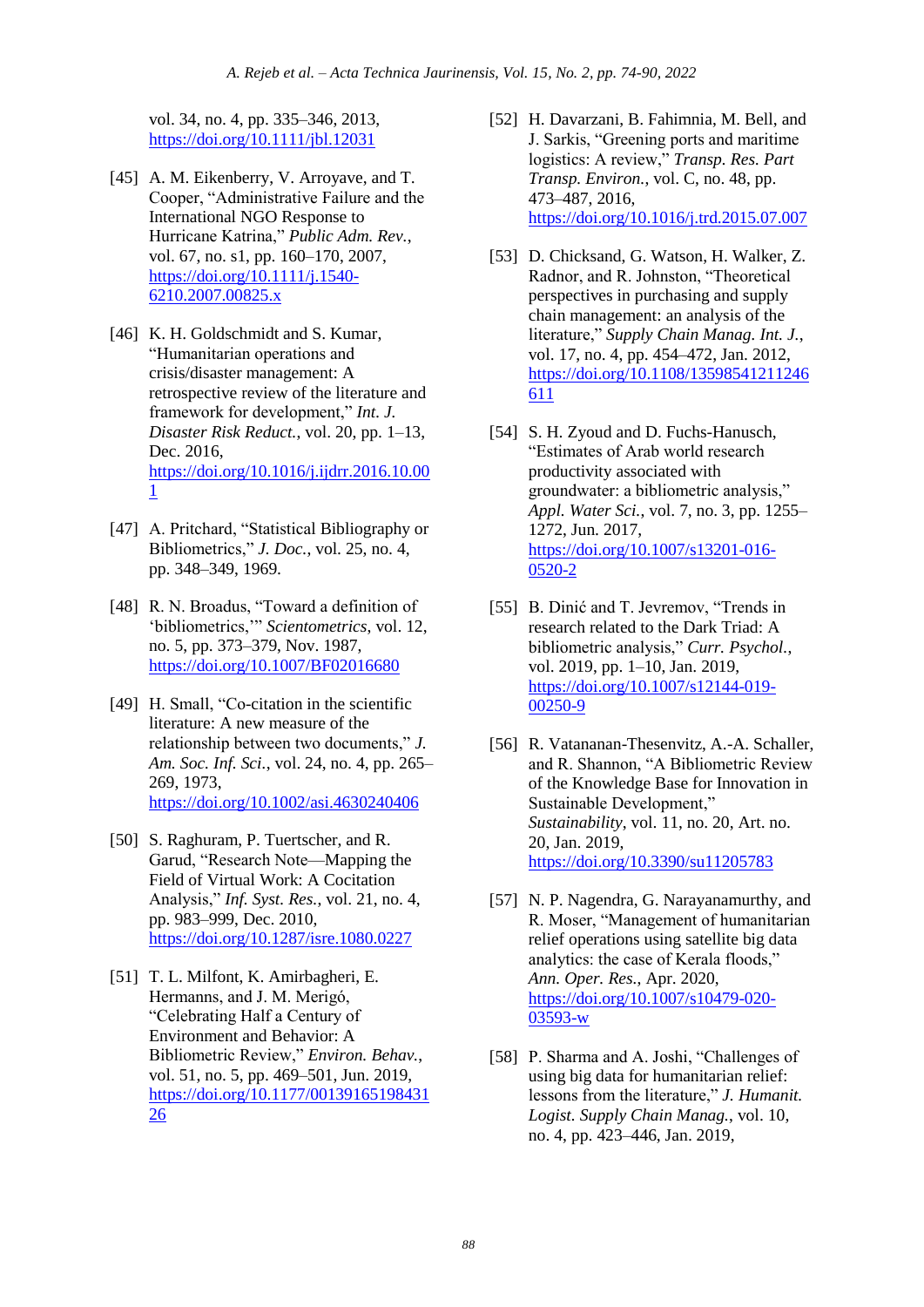[https://doi.org/10.1108/JHLSCM-05-](https://doi.org/10.1108/JHLSCM-05-2018-0031) [2018-0031](https://doi.org/10.1108/JHLSCM-05-2018-0031)

- [59] M. Khan, S. Imtiaz, G. S. Parvaiz, A. Hussain, and J. Bae, "Integration of Internet-of-Things With Blockchain Technology to Enhance Humanitarian Logistics Performance," *IEEE Access*, vol. 9, pp. 25422–25436, 2021, [https://doi.org/10.1109/ACCESS.2021.3](https://doi.org/10.1109/ACCESS.2021.3054771) [054771](https://doi.org/10.1109/ACCESS.2021.3054771)
- [60] I. G. Sahebi, B. Masoomi, and S. Ghorbani, "Expert oriented approach for analyzing the blockchain adoption barriers in humanitarian supply chain," *Technol. Soc.*, vol. 63, p. 101427, Nov. 2020, [https://doi.org/10.1016/j.techsoc.2020.10](https://doi.org/10.1016/j.techsoc.2020.101427) [1427](https://doi.org/10.1016/j.techsoc.2020.101427)
- [61] A. Rejeb, K. Rejeb, S. Simske, and H. Treiblmaier, "Humanitarian Drones: A Review and Research Agenda," *Internet Things*, vol. 16, p. 100434, Dec. 2021, <https://doi.org/10.1016/j.iot.2021.100434>
- [62] A. Rejeb, K. Rejeb, S. J. Simske, and H. Treiblmaier, "Drones for supply chain management and logistics: a review and research agenda," *Int. J. Logist. Res. Appl.*, vol. 0, no. 0, pp. 1–24, Sep. 2021, [https://doi.org/10.1080/13675567.2021.1](https://doi.org/10.1080/13675567.2021.1981273) [981273](https://doi.org/10.1080/13675567.2021.1981273)
- [63] O. Rodríguez-Espíndola, S. Chowdhury, A. Beltagui, and P. Albores, "The potential of emergent disruptive technologies for humanitarian supply chains: the integration of blockchain, Artificial Intelligence and 3D printing," *Int. J. Prod. Res.*, vol. 58, no. 15, pp. 4610–4630, Aug. 2020, [https://doi.org/10.1080/00207543.2020.1](https://doi.org/10.1080/00207543.2020.1761565) [761565](https://doi.org/10.1080/00207543.2020.1761565)
- [64] M. Zhao and X. Liu, "Development of decision support tool for optimizing urban emergency rescue facility locations to improve humanitarian logistics management," *Saf. Sci.*, vol. 102, pp. 110–117, Feb. 2018,

[https://doi.org/10.1016/j.ssci.2017.10.00](https://doi.org/10.1016/j.ssci.2017.10.007) [7](https://doi.org/10.1016/j.ssci.2017.10.007)

- [65] N. Bhuvana and I. Arul Aram, "Facebook and Whatsapp as disaster management tools during the Chennai (India) floods of 2015," *Int. J. Disaster Risk Reduct.*, vol. 39, p. 101135, Oct. 2019, [https://doi.org/10.1016/j.ijdrr.2019.10113](https://doi.org/10.1016/j.ijdrr.2019.101135) [5](https://doi.org/10.1016/j.ijdrr.2019.101135)
- [66] P. M. Landwehr, W. Wei, M. Kowalchuck, and K. M. Carley, "Using tweets to support disaster planning, warning and response," *Saf. Sci.*, vol. 90, pp. 33–47, 2016, [https://doi.org/10.1016/j.ssci.2016.04.01](https://doi.org/10.1016/j.ssci.2016.04.012) [2](https://doi.org/10.1016/j.ssci.2016.04.012)
- [67] D. Sarma, A. Das, and U. K. Bera, "Uncertain demand estimation with optimization of time and cost using Facebook disaster map in emergency relief operation," *Appl. Soft Comput.*, vol. 87, p. 105992, Feb. 2020, [https://doi.org/10.1016/j.asoc.2019.1059](https://doi.org/10.1016/j.asoc.2019.105992) [92](https://doi.org/10.1016/j.asoc.2019.105992)
- [68] S. Gupta, N. Altay, and Z. Luo, "Big data in humanitarian supply chain management: a review and further research directions," *Ann. Oper. Res.*, vol. 283, no. 1, pp. 1153–1173, Dec. 2019, [https://doi.org/10.1007/s10479-](https://doi.org/10.1007/s10479-017-2671-4) [017-2671-4](https://doi.org/10.1007/s10479-017-2671-4)
- [69] R. Dubey *et al.*, "Big data analytics and organizational culture as complements to swift trust and collaborative performance in the humanitarian supply chain," *Int. J. Prod. Econ.*, vol. 210, pp. 120–136, Apr. 2019, [https://doi.org/10.1016/j.ijpe.2019.01.02](https://doi.org/10.1016/j.ijpe.2019.01.023) [3](https://doi.org/10.1016/j.ijpe.2019.01.023)
- [70] P. Tatham, J. Loy, and U. Peretti, "Three dimensional printing – a key tool for the humanitarian logistician?," *J. Humanit. Logist. Supply Chain Manag.*, vol. 5, no. 2, pp. 188–208, Jan. 2015,